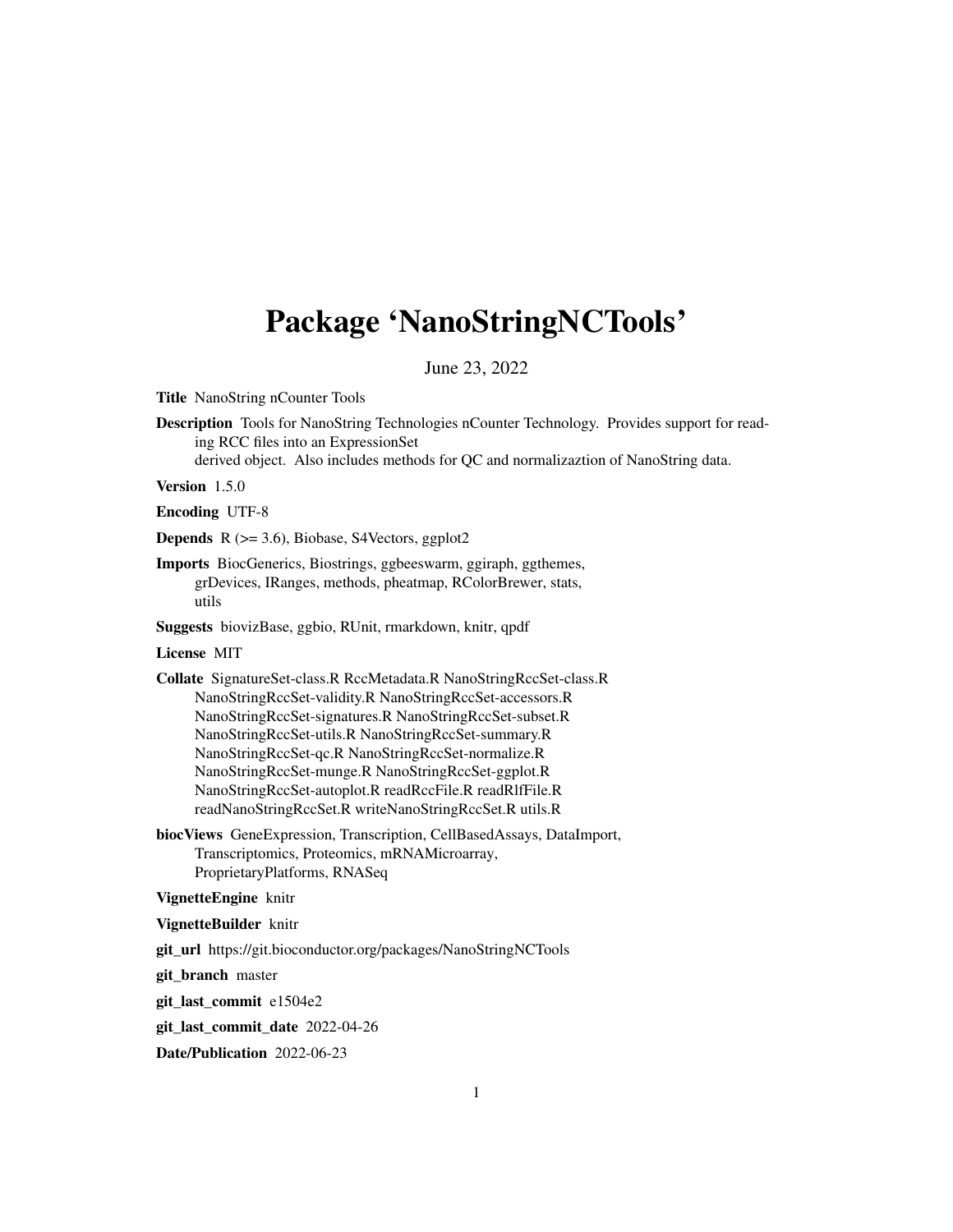```
Author Patrick Aboyoun [aut],
     Nicole Ortogero [cre],
     Zhi Yang [ctb]
```
Maintainer Nicole Ortogero <nortogero@nanostring.com>

# R topics documented:

| Index |  |
|-------|--|

geom\_beeswarm\_interactive

*Geometry for Interactive Bee Swarm Points*

# Description

The interactive version of [geom\\_beeswarm](#page-0-0) from ggbeeswarm.

# Usage

```
geom_beeswarm_interactive(mapping = NULL, data = NULL,
                          priority = c("ascending", "descending", "density",
                                       "random", "none"),
                          cex = 1, groupOnX = NULL, dodge.width = 0,
                          stat = "identity", na.rm = FALSE, show.legend = NA,
                          inherit.aes = TRUE, ...)
```
# Arguments

| mapping  | The aesthetic mapping. See geom_beeswarm.                  |
|----------|------------------------------------------------------------|
| data     | The data to be displayed at this layer. See geom_beeswarm. |
| priority | Method used to perform point layout. See geom_beeswarm.    |
| cex      | Scaling for adjusting point spacing. See geom_beeswarm.    |
| group0nX | Indicator for jittering on x-axis. See geom_beeswarm.      |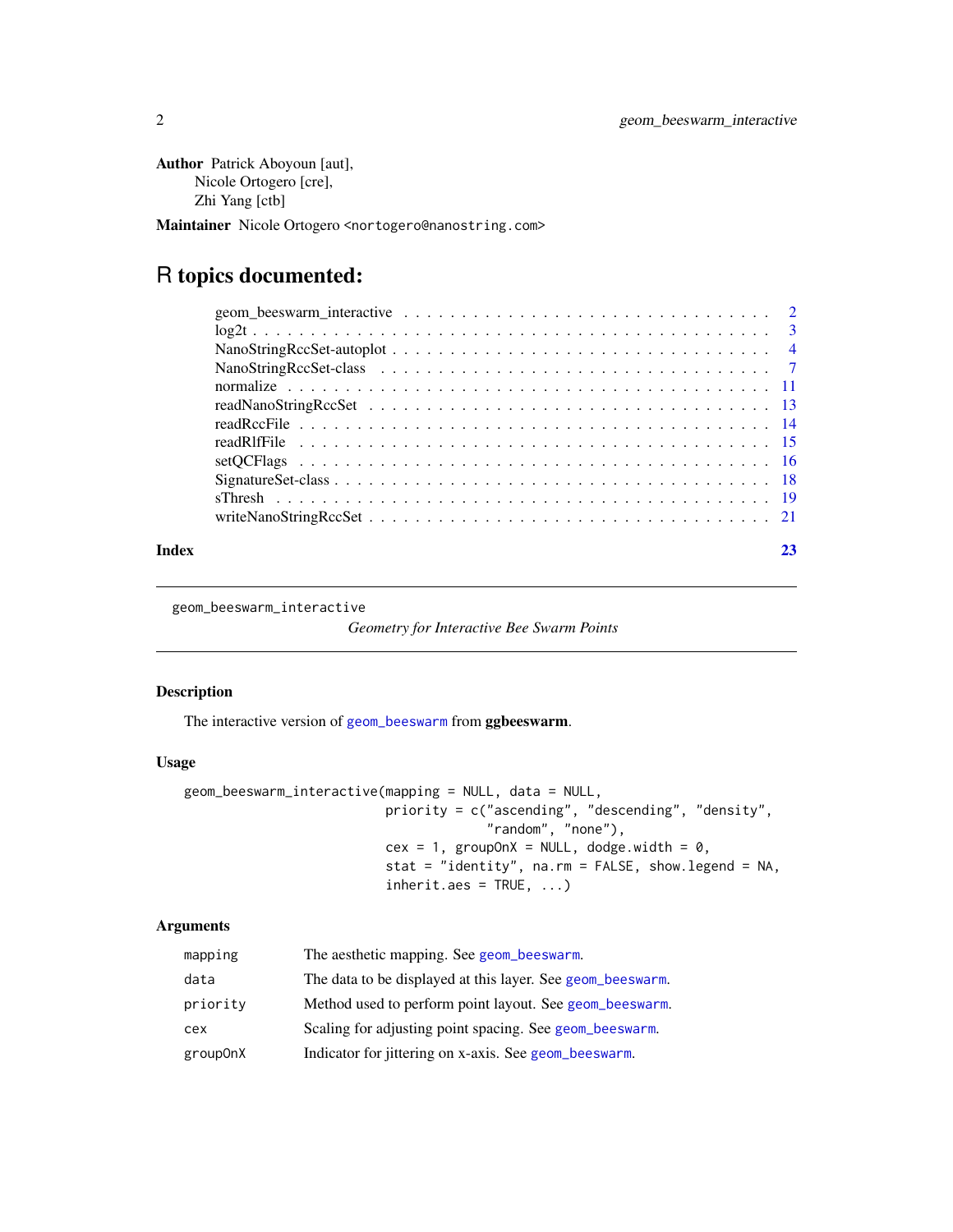<span id="page-2-0"></span> $\log 2t$  3

| dodge.width | Dodge amount for points from different aesthetic groups. See geom_beeswarm.          |
|-------------|--------------------------------------------------------------------------------------|
| stat        | The statistical transformation to use on the data for this layer. See geom beeswarm. |
| na.rm       | Indicator for removing missing values with a warning. See geom_beeswarm.             |
| show.legend | Indicator for including this layer in the legend. See geom beeswarm.                 |
| inherit.aes | Indicator for inheriting the aesthetics. See geom beeswarm.                          |
| $\cdot$     | Additional arguments. See geom_beeswarm.                                             |

# Value

The interactive geometry based on [geom\\_beeswarm](#page-0-0).

#### Author(s)

Patrick Aboyoun

#### See Also

[geom\\_beeswarm](#page-0-0)

# Examples

```
# Create NanoStringRccSet from data files
datadir <- system.file("extdata", "3D_Bio_Example_Data",
                       package = "NanoStringNCTools")
rccs <- dir(datadir, pattern = "SKMEL.*\\.RCC$", full.names = TRUE)
rlf <- file.path(datadir, "3D_SolidTumor_Sig.rlf")
pheno <- file.path(datadir, "3D_SolidTumor_PhenoData.csv")
solidTumor <-
 readNanoStringRccSet(rccs, rlfFile = rlf, phenoDataFile = pheno)
eg_data <- as.data.frame(assayDataElement(solidTumor, "exprs")[1:5, 1])
eg_data[["tooltip"]] <- names(eg_data)
geom_beeswarm_interactive(aes_string(tooltip = "tooltip"), data=eg_data)
```
log2t *Logarithm With Thresholding*

#### Description

Safe log and log2 calculations where values within [0, thresh) are thresholded to thresh prior to the transformation.

#### Usage

 $\text{logt}(x, \text{thresh} = 0.5)$  $log2t(x, thresh = 0.5)$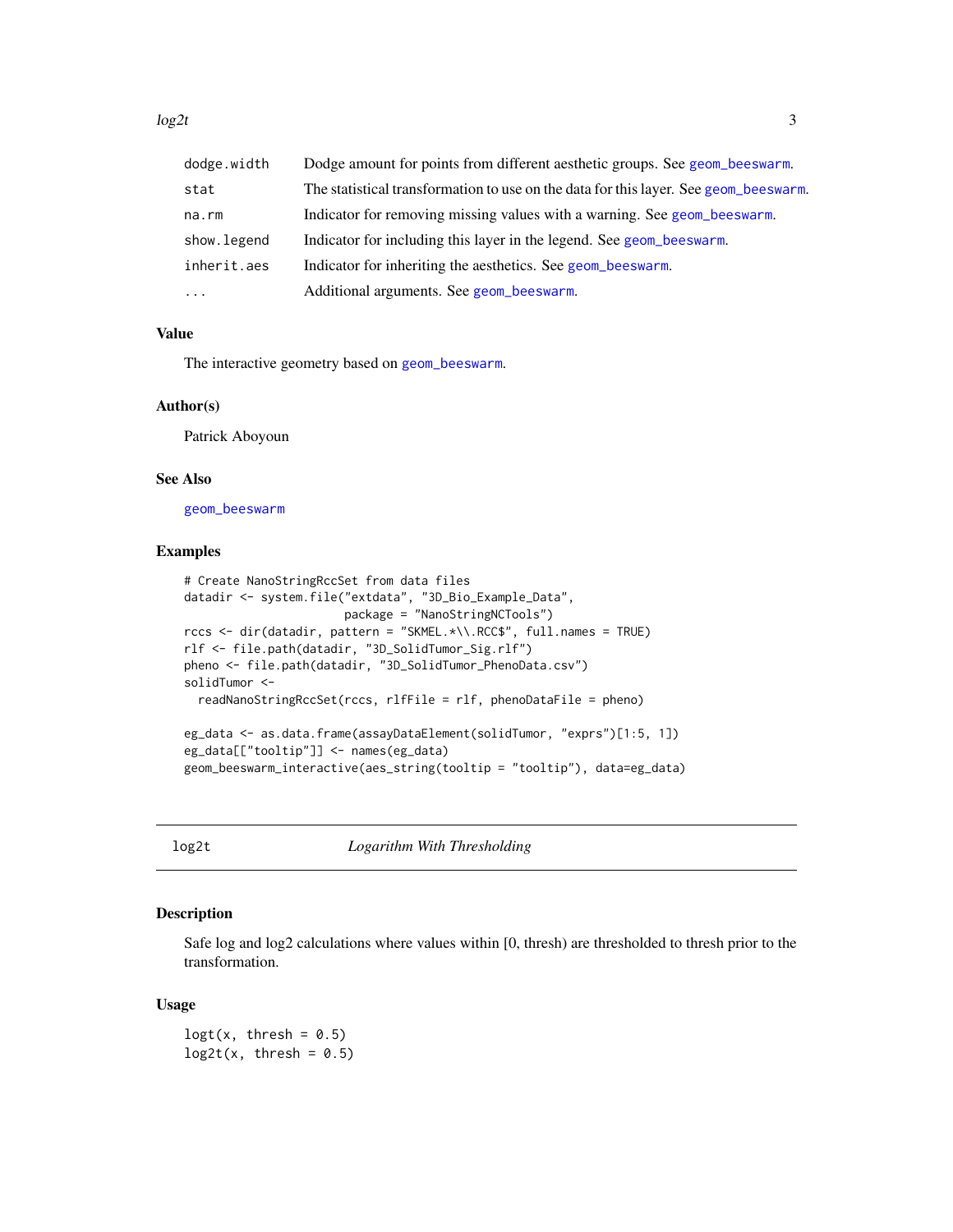# <span id="page-3-0"></span>Arguments

| $\boldsymbol{\mathsf{x}}$ | a numeric or complex vector.                |
|---------------------------|---------------------------------------------|
| thresh                    | a positive number specifying the threshold. |

# Details

For non-negative elements in x, calculates  $log(pmax(x, thresh))$  or  $log2(pmax(x, thresh))$ .

# Value

A vector of the same length as x containing the transformed values.

# Author(s)

Patrick Aboyoun

# See Also

[log](#page-0-0), [log2](#page-0-0)

# Examples

```
logt(0:8)
identical(logt(0:8), log(c(0.5, 1:8)))
log2t(0:8)
identical(log2t(0:8), log2(c(0.5, 1:8)))
```
NanoStringRccSet-autoplot *Plot NanoStringRccSet Data*

# Description

Generate common plots to visualize and QC NanoStringRccSet data.

#### Usage

```
## S3 method for class 'NanoStringRccSet'
autoplot(object,
           type = c("boxplot-feature",
                    "boxplot-signature",
                    "bindingDensity-mean",
                    "bindingDensity-sd",
                    "ercc-linearity",
                    "ercc-lod",
                    "heatmap-genes",
```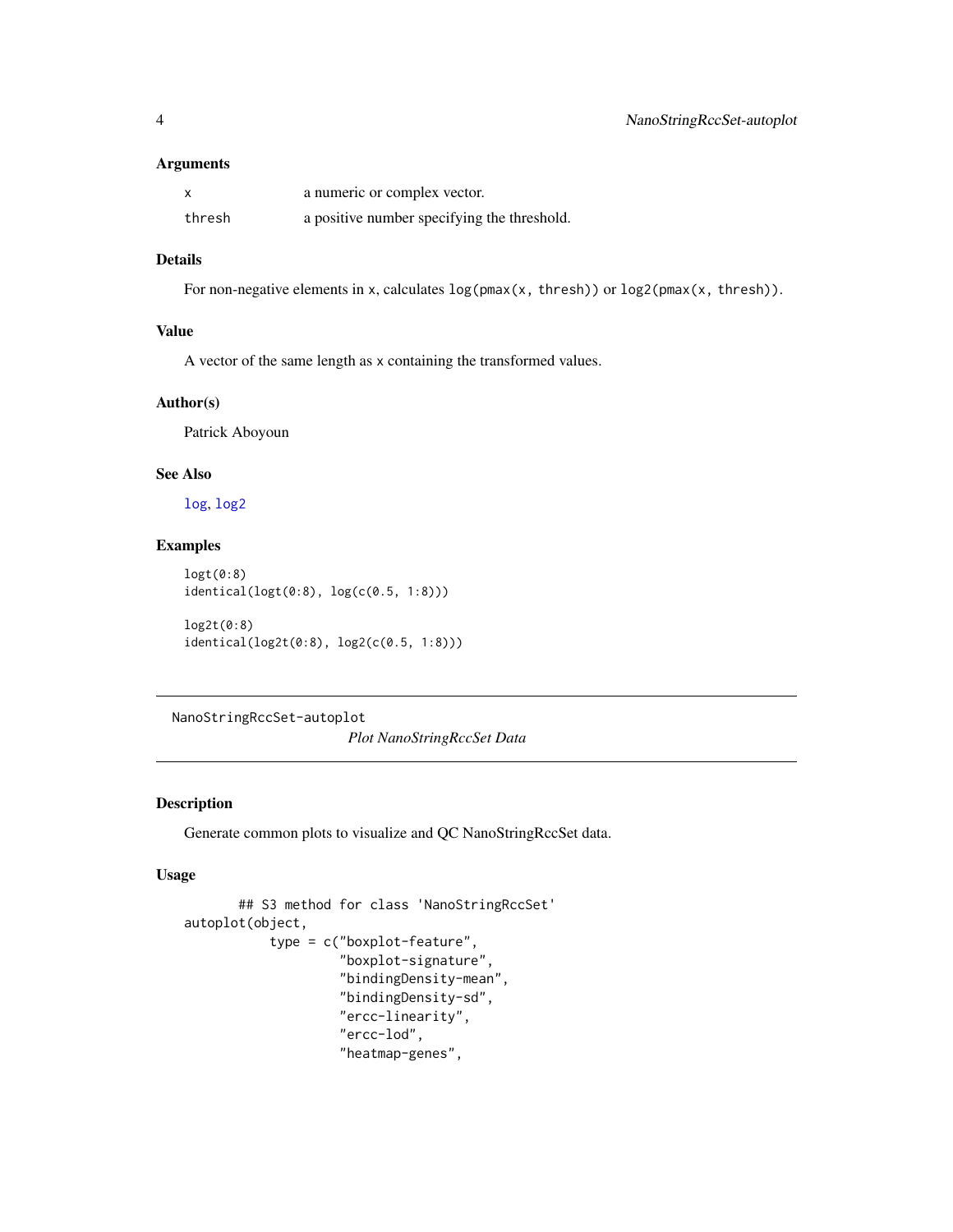```
"heatmap-signatures",
         "housekeep-geom",
         "lane-bindingDensity",
         "lane-fov",
         "mean-sd-features",
         "mean-sd-samples"),
log2scale = TRUE,
elt = "express",index = 1L,
geomParameters = list(),
tooltipDigits = 4L,
heatmapGroup = NULL,
blacklist = NULL,
tooltipID = NULL,
qcCutoffs = list(
  Housekeeper = c("failingCutoff" = 32,"passingCutoff" = 100) ,
  Imaging = c("fovCutoff" = 0.75),
  BindingDensity = c("minimumBD" = 0.1, "maximumBD" = 2.25,"maximumBDSprint" = 1.8),
  ERCCLinearity = c("correlationValue" = 0.95),
  ERCCLoD = c("standardDeviations" = 2) ),
scalingFactor=1L,
show_rownames_gene_limit=60L,
show_colnames_gene_limit=36L,
show_rownames_sig_limit=60L,
show_colnames_sig_limit=36L,
subSet = NULL,
...)
```
#### Arguments

| object        | A NanoStringRecSet object                                                                    |
|---------------|----------------------------------------------------------------------------------------------|
| type          | Character string referencing the type of plot to generate                                    |
| log2scale     | An optional boolean indicating expression data is on log2 scale                              |
| elt           | An optional character string of the expression matrix name                                   |
| index         | An optional integer giving the feature of interest row location                              |
| geomParams    | An option list of parameters for geometry                                                    |
| tooltipDigits | An optional integer for number of tooltip decimal places to display                          |
| heatmapGroup  | An optional character string referencing pData column to color samples by in<br>heatmap      |
| blacklist     | An optional character vector of features not to plot                                         |
| tooltipID     | An optional character string referencing pData column to use for sample ID in<br>the tooltip |
| qcCutoffs     | An optional list of QC cutoffs                                                               |
| scalingFactor | An optional numeric value indicating a scaling factor to apply to plot drawing               |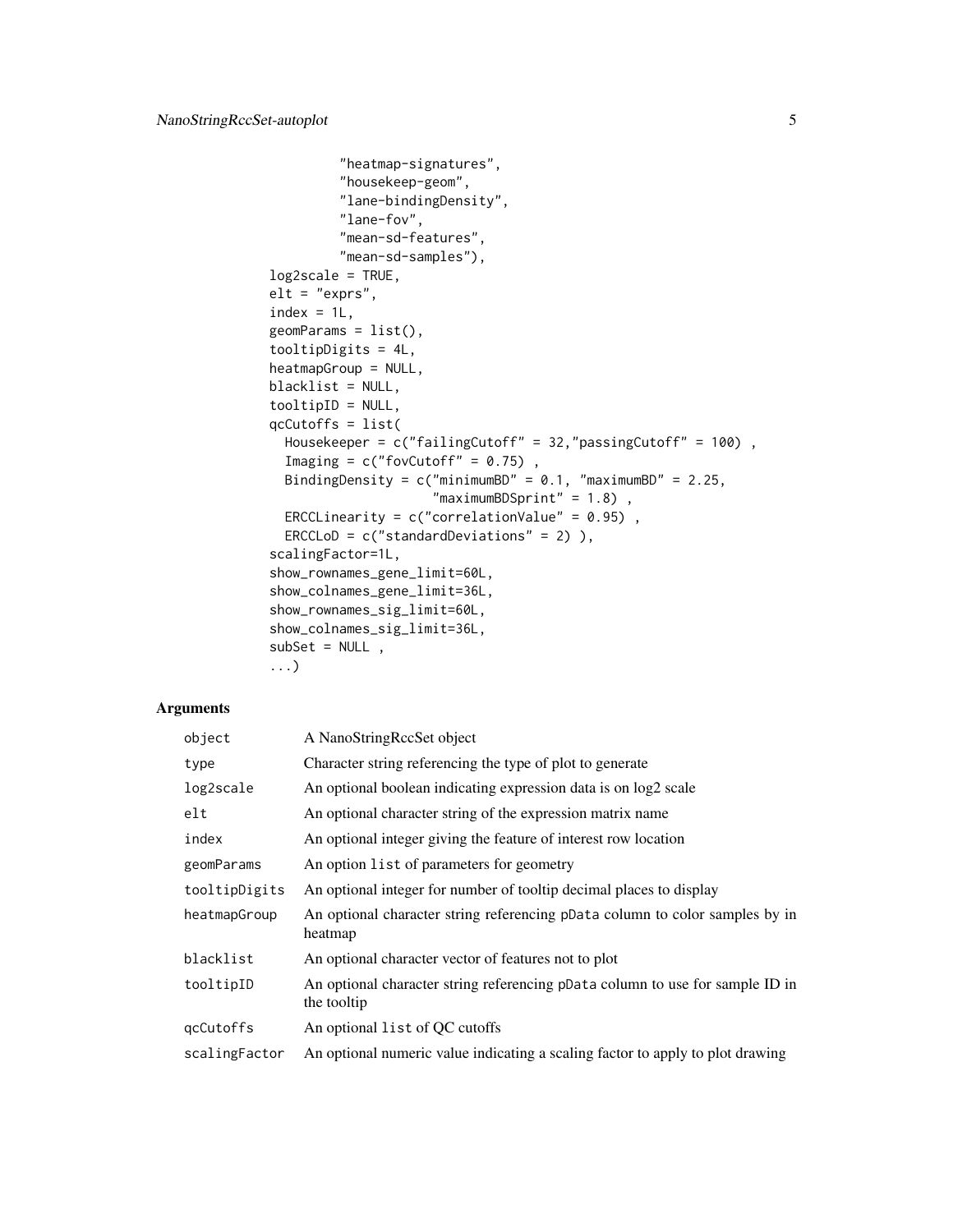| show_rownames_gene_limit |                                                                          |
|--------------------------|--------------------------------------------------------------------------|
|                          | An optional integer limit on number of features to display row-wise      |
| show_colnames_gene_limit |                                                                          |
|                          | An optional integer limit on number of features to display column-wise   |
| show_rownames_sig_limit  |                                                                          |
|                          | An optional integer limit on number of signatures to display row-wise    |
| show_colnames_sig_limit  |                                                                          |
|                          | An optional integer limit on number of signatures to display column-wise |
| subSet                   | An optional subset to plot on                                            |
| $\cdots$                 | Additional arguments to pass on to autoplot function                     |
|                          |                                                                          |

#### Details

"boxplot-feature" Generate feature boxplots

"boxplot-signature" Generate signature boxplots

"bindingDensity-mean" Plot binding density displayed as average expression

"bindingDensity-sd" Plot binding density displayed as standard deviation of expression

"ercc-linearity" Assess linearity of ERCCs

"ercc-lod" Assess limit of detection based on ERCC expression

"heatmap-genes" Generate a heatmap from feature expression

"heatmap-signatures" Generate a heatmap from signature expression

"housekeep-geom" Plot geometric mean of housekeeper genes

"lane-bindingDensity" View binding density by lane

"lane-fov" Assess image quality by lane

"mean-sd-features" Plot mean versus standard deviation feature-wise

"mean-sd-samples" Plot mean versus standard deviation sample-wise

# Value

A ggplot or pheatmap plot depending on the type of plot generated

```
# Create NanoStringRccSet from data files
datadir <- system.file("extdata", "3D_Bio_Example_Data",
                       package = "NanoStringNCTools")
rccs <- dir(datadir, pattern = "SKMEL.*\\.RCC$", full.names = TRUE)
rlf <- file.path(datadir, "3D_SolidTumor_Sig.rlf")
pheno <- file.path(datadir, "3D_SolidTumor_PhenoData.csv")
solidTumor <-
 readNanoStringRccSet(rccs, rlfFile = rlf, phenoDataFile = pheno)
# Assess experiment linearity
#autoplot(solidTumor, "ercc-linearity")
# Plot a feature's expression across all samples
```

```
#autoplot(solidTumor, "boxplot-feature", index=2)
```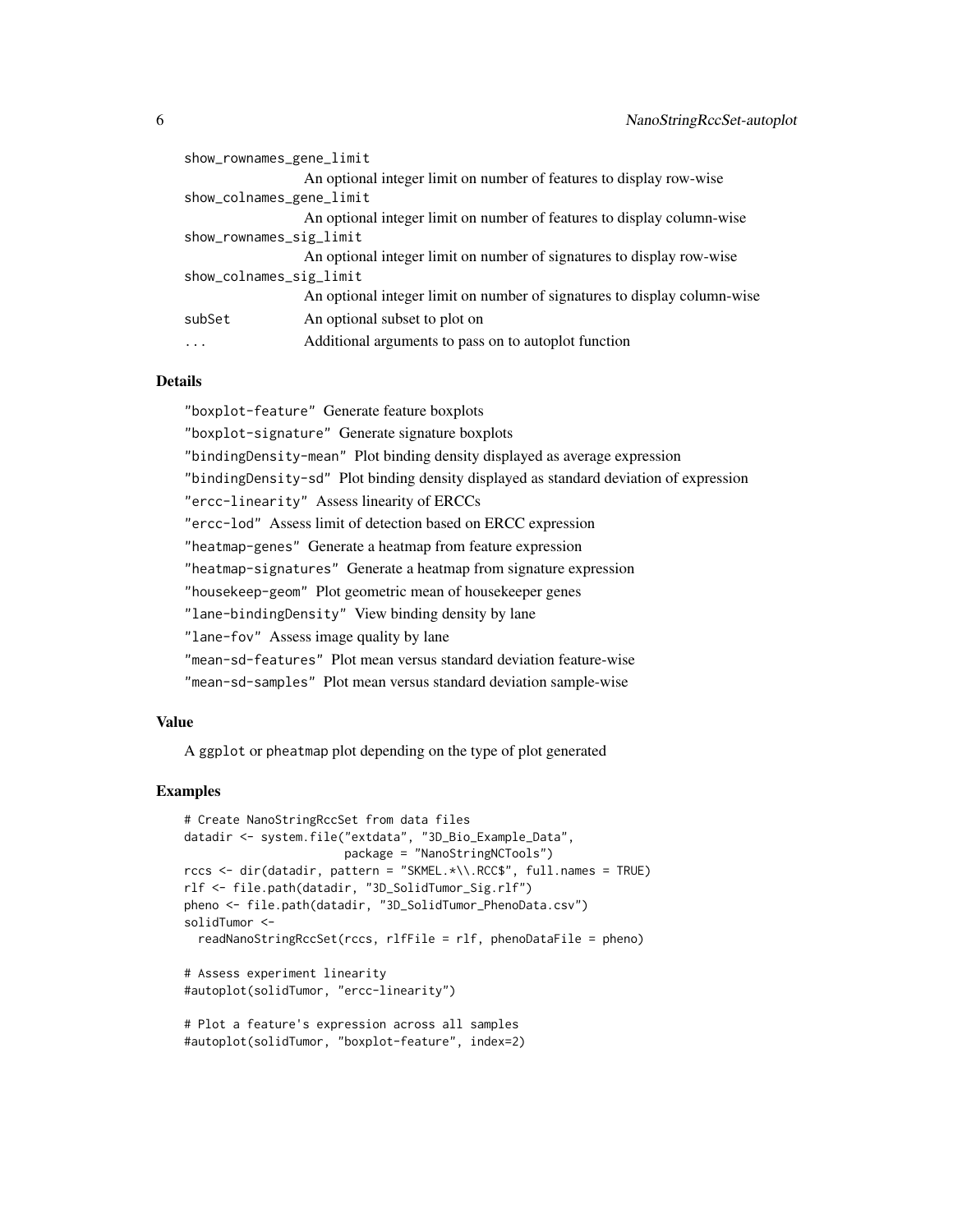<span id="page-6-1"></span><span id="page-6-0"></span>NanoStringRccSet-class

*Class to Contain NanoString Expression Level Assays*

# <span id="page-6-2"></span>Description

The NanoStringRccSet class extends the [ExpressionSet](#page-0-0) class for NanoString Reporter Code Count (RCC) data.

# Usage

```
NanoStringRccSet(assayData,
```

```
phenoData = annotatedDataFrameFrom(assayData, byrow = FALSE),
 featureData = annotatedDataFrameFrom(assayData, byrow = TRUE),
 experimentData = MIAME(),
 annotation = character(),
protocolData = annotatedDataFrameFrom(assayData, byrow = FALSE),
 dimLabels = c("GeneName", "SampleID"),
 signatures = SignatureSet(),
 design = NULL,
 ...)
```
# Arguments

| assayData      | A matrix or environment containing the RCCs.                                                                                                                                                                                                                                                                      |
|----------------|-------------------------------------------------------------------------------------------------------------------------------------------------------------------------------------------------------------------------------------------------------------------------------------------------------------------|
| phenoData      | An AnnotatedDataFrame containing the phenotypic data.                                                                                                                                                                                                                                                             |
| featureData    | An AnnotatedDataFrame containing columns "CodeClass", "GeneName", "Accession",<br>"IsControl", and "ControlConc".                                                                                                                                                                                                 |
| experimentData | An optional MIAME instance with meta-data about the experiment.                                                                                                                                                                                                                                                   |
| annotation     | A character string for the "GeneRLF".                                                                                                                                                                                                                                                                             |
| protocolData   | An AnnotatedDataFrame containing columns "FileVersion", "SoftwareVersion",<br>"SystemType", "SampleID", "SampleOwner", "SampleComments", "SampleDate",<br>"SystemAPF", "AssayType", "LaneID", "FovCount", "FovCounted", "ScannerID",<br>"StagePosition", "BindingDensity", "CartridgeID", and "CartridgeBarcode". |
| dimLabels      | A character vector of length 2 that provides the column names to use as labels<br>for the features and samples respectively in the autoplot method.                                                                                                                                                               |
| signatures     | An optional SignatureSet object containing signature definitions.                                                                                                                                                                                                                                                 |
| design         | An optional one-sided formula representing the experimental design based on<br>columns from phenoData                                                                                                                                                                                                             |
| $\cdots$       | Additional arguments for ExpressionSet.                                                                                                                                                                                                                                                                           |

# Value

An S4 class containing NanoString Expression Level Assays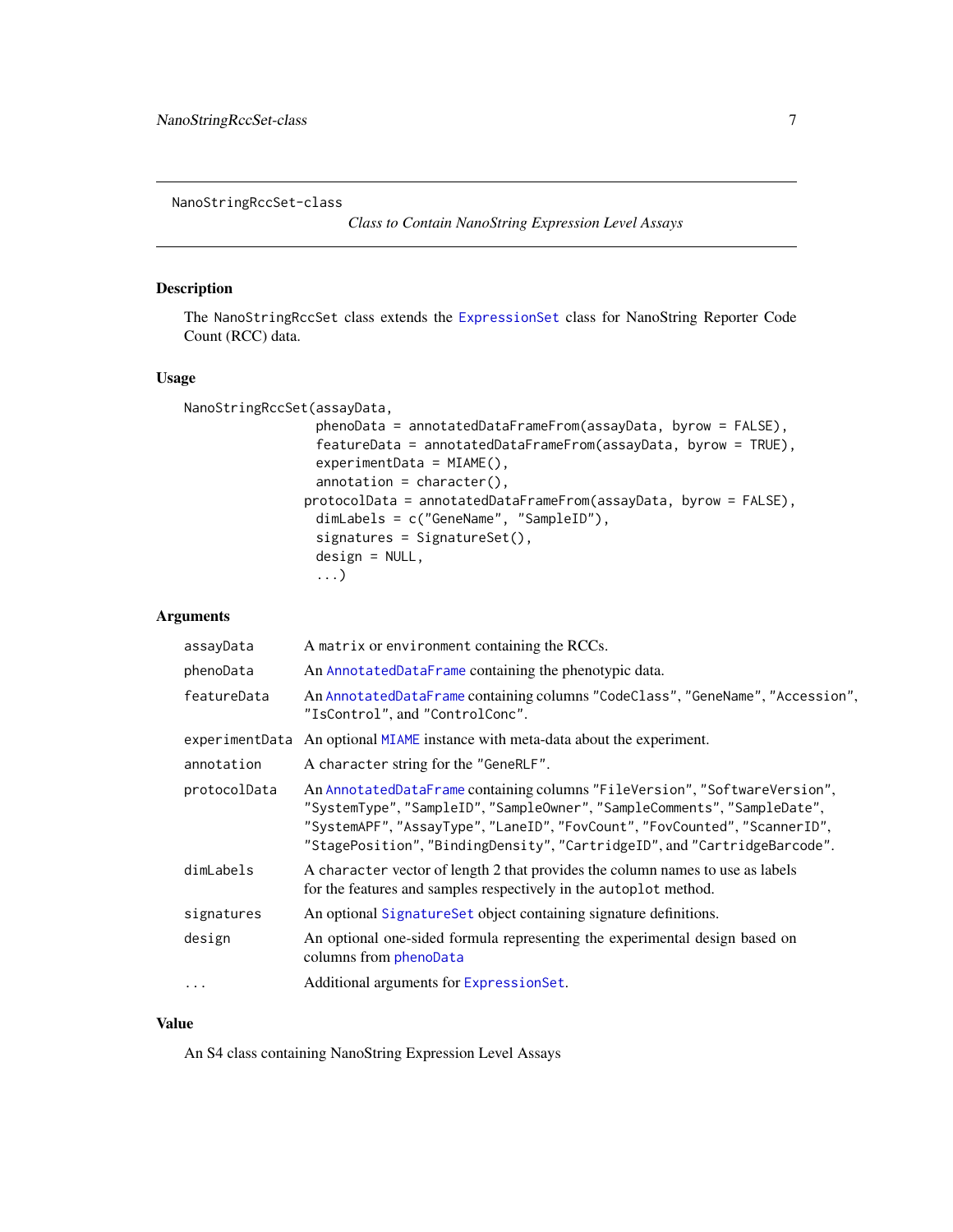#### <span id="page-7-0"></span>Accessing

In addition to the standard [ExpressionSet](#page-0-0) accessor methods, NanoStringRccSet objects have the following:

- sData(object): extracts the data.frame containing the sample data, cbind(pData(object), pData(protocolData(object))).
- svarLabels(object): extracts the sample data column names, c(varLabels(object), varLabels(protocolData(obje
- dimLabels(object): extracts the column names to use as labels for the features and samples in the autoplot method.
- dimLabels(object) <- value: replaces the dimLabels of the object.

signatures(object): extracts the [SignatureSet](#page-17-1) of the object.

- signatures(object) <- value: replaces the [SignatureSet](#page-17-1) of the object.
- signatureScores(object, elt = "exprs"): extracts the matrix of computed signature scores.
- design(object): extracts the one-sided formula representing the experimental design based on columns from [phenoData](#page-0-0).
- design(object) <- value: replaces the one-sided formula representing the experimental design based on columns from [phenoData](#page-0-0).
- setSignatureFuncs(object): returns the signature functions.

setSignatureFuncs(object) <- value: replaces the signature functions.

- setSignatureGroups(object) <- value: returns the signature groups.
- setSignatureGroups(object) <- value: replaces the signature groups.

#### Summarizing

- summary(object, MARGIN = 2L, GROUP = NULL, log2scale = TRUE, elt = "exprs", signatureScores = FALSE): When signatureScores = FALSE, the marginal summaries of the elt [assayData](#page-0-0) matrix along either the feature (MARGIN = 1) or sample (MARGIN = 2) dimension.
	- When signatureScores = TRUE, the marginal summaries of the elt signatureScores ma-
	- trix along either the signature (MARGIN = 1) or sample (MARGIN = 2) dimension.
	- When log2scale = FALSE, the summary statistics are Mean, Standard Deviation, Skewness, Excess Kurtosis, Minimum, First Quartile, Median, Third Quartile, and Maximum.
	- When log2scale = TRUE, the summary statistics are Geometric Mean with thresholding at When log2scale = FALSE, the summary statistics are Mean, Standard Deviation, Skewness, Excess Kurtosis, Minimum, First Quartile, Median, Third Quartile, and Maximum.<br>When log2scale = TRUE, the summary statistics are Geomet at 0.5, Standard Deviation of Log2 with thresholding at 0.5, Minimum, First Quartile, Median, Third Quartile, and Maximum.

#### Subsetting

In addition to the standard [ExpressionSet](#page-0-0) subsetting methods, NanoStringRccSet objects have the following:

 $subset(x, subset, select, ...)$ : Subset the feature and sample dimensions using the subset and select arguments respectively. The subset argument will be evaluated with respect to the [featureData](#page-0-0), while the select argument will be evaluated with respect to the [phenoData](#page-0-0) and [protocolData](#page-0-0).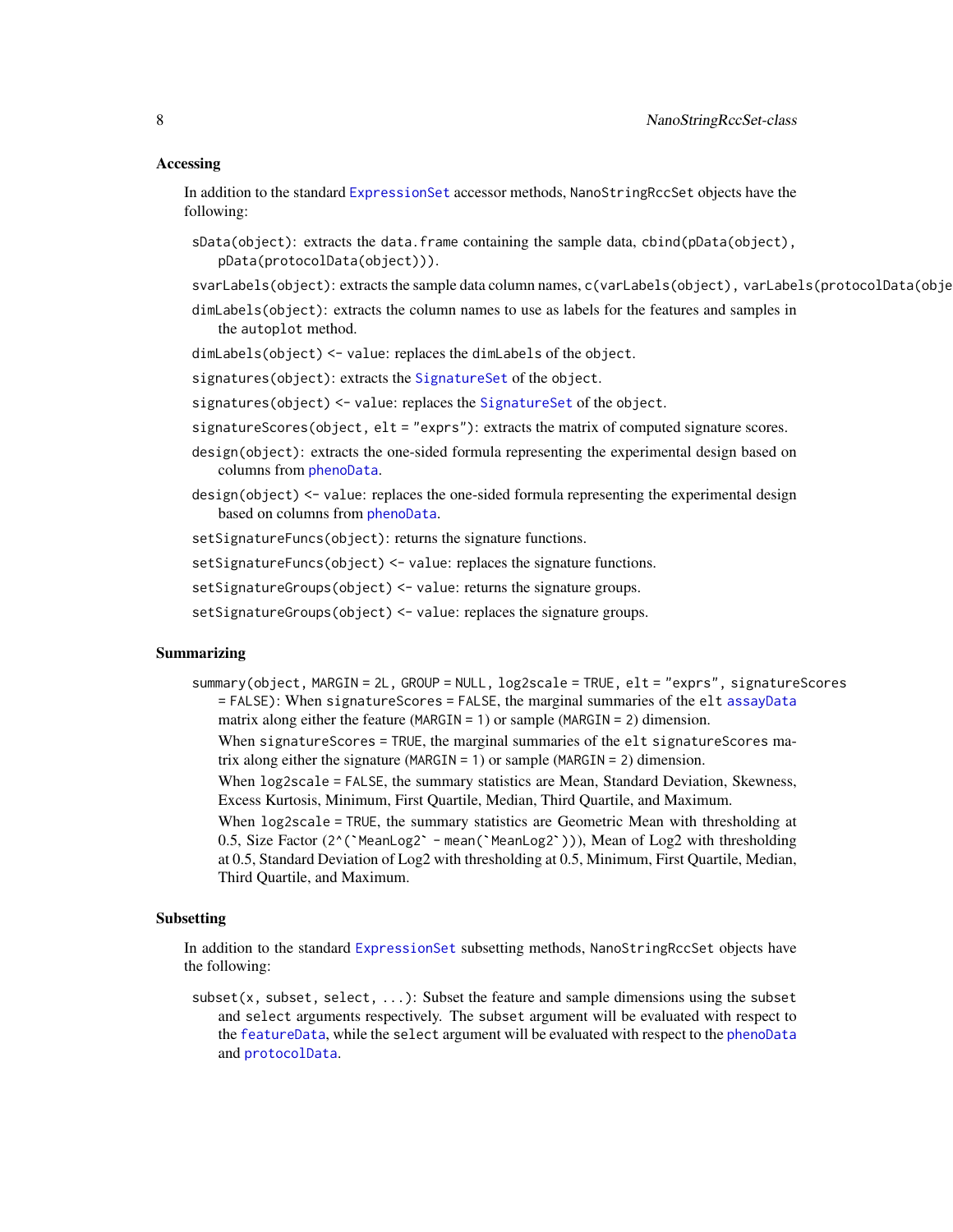- <span id="page-8-0"></span>endogenousSubset(x, subset, select): Extracts the endogenous barcode class feature subset of x with optional additional subsetting using subset and select.
- housekeepingSubset(x, subset, select): Extracts the housekeeping barcode class feature subset of x with optional additional subsetting using subset and select.
- negativeControlSubset(x, subset, select): Extracts the negative control barcode class feature subset of x with optional additional subsetting using subset and select.
- positiveControlSubset(x, subset, select): Extracts the positive control barcode class feature subset of x with optional additional subsetting using subset and select.
- $controlSubset(x, subset, select)$ : Extracts the feature subset representing the controls of x with optional additional subsetting using subset and select.
- nonControlSubset(x, subset, select): Extracts the feature subset representing the non-controls of x with optional additional subsetting using subset and select.
- signatureSubset(x, subset, select): Extracts the feature subset representing the genes in the signatures of x with optional additional subsetting using subset and select.

#### Looping

- assayDataApply(X, MARGIN, FUN, ..., elt = "exprs"): Loop over the feature (MARGIN = 1) or sample (MARGIN = 2) dimension of assayDataElement(X, elt).
- signatureScoresApply(X, MARGIN, FUN, ..., elt = "exprs"): Loop over the signature (MARGIN = 1) or sample (MARGIN = 2) dimension of signatureScores(X, elt).
- esBy(X, GROUP, FUN, ..., simplify = TRUE): Split X by GROUP column within featureData, phenoData, or protocolData and apply FUN to each partition.

## **Transforming**

- munge(data, mapping = update(design(data), exprs ~ .), extradata = NULL, elt = "exprs", ...): munge argument data into a data.frame object for modeling and visualization using the mapping argument. Supplemental data can be specified using the extradata argument.
- transform(`\_data`, ...): Similar to the [transform](#page-0-0) generic in the base package, creates or modifies one or more [assayData](#page-0-0) matrices based upon name = value pairs in .... The expressions in ... are appended to the preprocessing list in [experimentData](#page-0-0), which can be extracted using the [preproc](#page-0-0) method.

# Evaluating

with(data, expr, ...): Evaluate expression expr with respect to [assayData](#page-0-0), [featureData](#page-0-0), [phenoData](#page-0-0), and [protocolData](#page-0-0); c(as.list(assayData(data)), fData(data), sData(data)).

#### Normalizing

```
normalize(object, type, fromElt = "exprs", toElt = "exprs_norm", ...):
```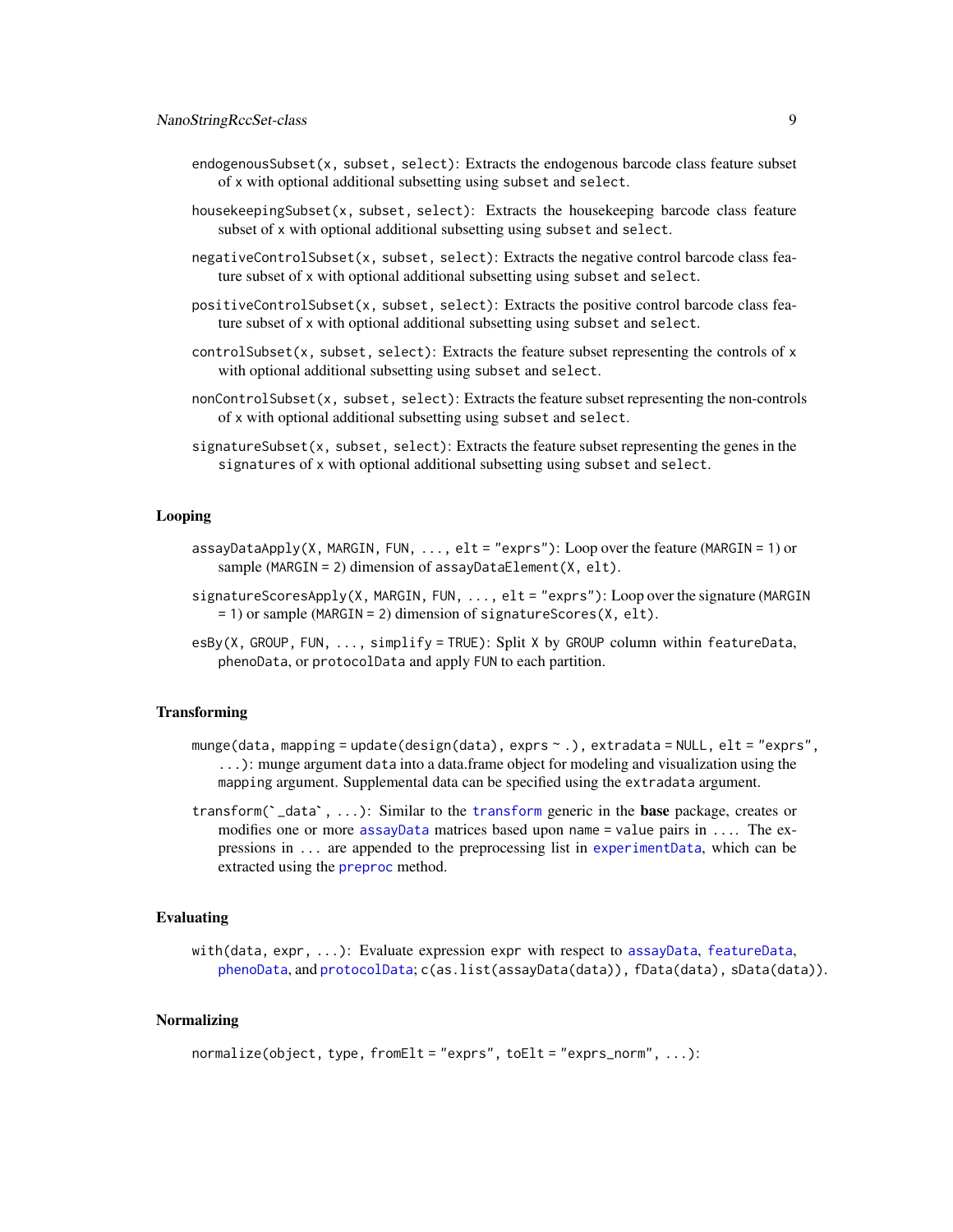#### <span id="page-9-0"></span>Plotting

```
ggplot(data, mapping = aes(), ..., extradata = NULL, tooltip_digits = 4L, environment
   = parent.frame()): the NanoStringRccSet method for ggplot.
```

```
autoplot(object, type, log2scale = TRUE, elt = "exprs", index = 1L, geomParams = list(),
   to oltipDigits = 4L, heatmapGroup = NULL, ...):
```
#### Author(s)

Patrick Aboyoun

# See Also

[readNanoStringRccSet](#page-12-1), [writeNanoStringRccSet](#page-20-1), [ExpressionSet](#page-0-0)

```
# Create NanoStringRccSet from data files
datadir <- system.file("extdata", "3D_Bio_Example_Data",
                       package = "NanoStringNCTools")
rccs <- dir(datadir, pattern = "SKMEL.*\\.RCC$", full.names = TRUE)
rlf <- file.path(datadir, "3D_SolidTumor_Sig.rlf")
pheno <- file.path(datadir, "3D_SolidTumor_PhenoData.csv")
solidTumor <-
 readNanoStringRccSet(rccs, rlfFile = rlf, phenoDataFile = pheno)
```

```
# Create a deep copy of a NanoStringRccSet object
deepCopy <- NanoStringRccSet(solidTumor)
all.equal(solidTumor, deepCopy)
identical(solidTumor, deepCopy)
```

```
# Accessing sample data and column names
head(sData(solidTumor))
svarLabels(solidTumor)
```

```
# Set experimental design
design(solidTumor) <- ~ BRAFGenotype + Treatment
design(solidTumor)
munge(solidTumor)
```

```
# Marginal summarizing of NanoStringRccSet assayData matrices
head(summary(solidTumor, 1)) # Marginal summaries along features
head(summary(solidTumor, 2)) # Marginal summaries along samples
```

```
# Subsetting NanoStringRccSet objects
# Extract the positive controls for wildtype BRAF
dim(solidTumor)
```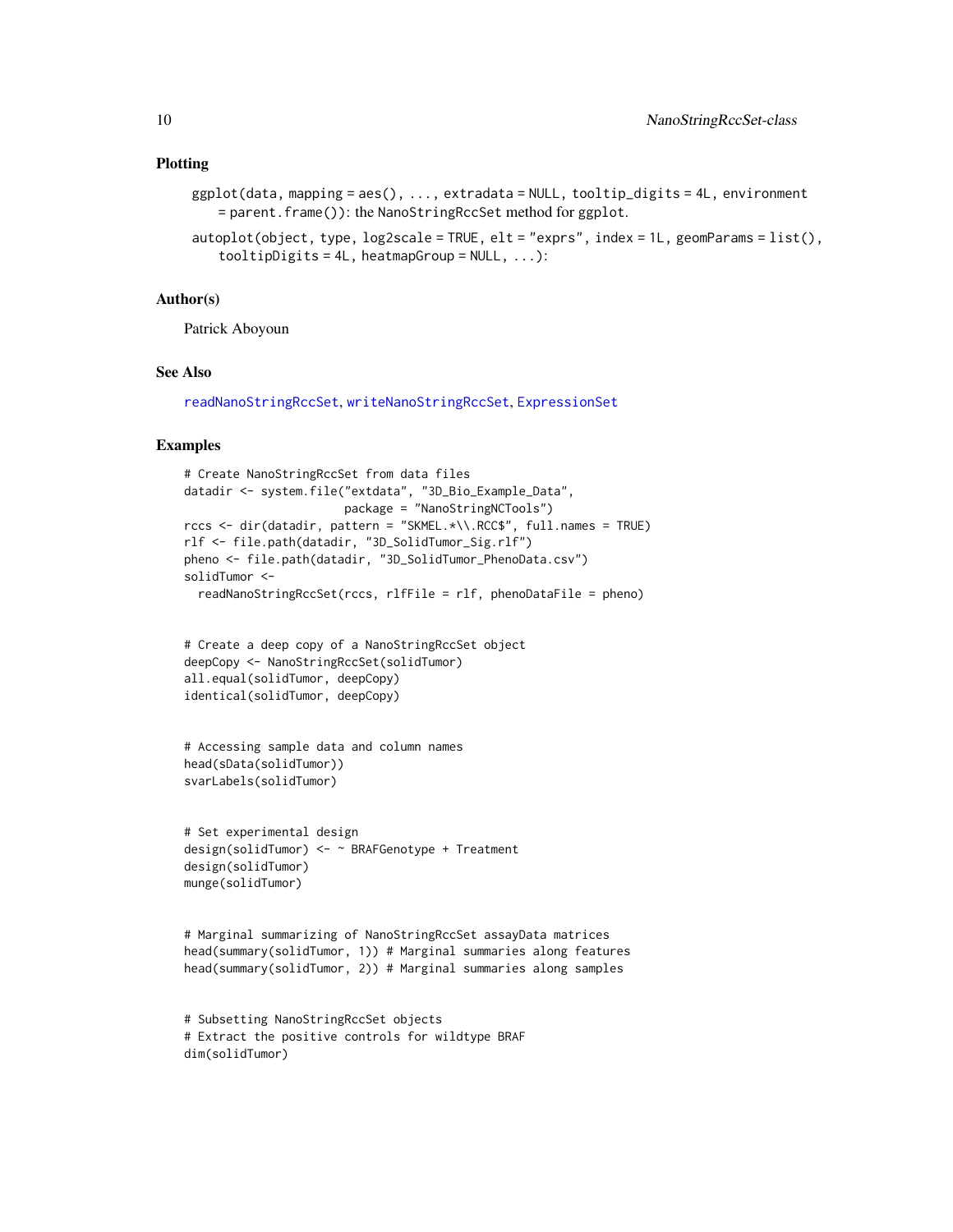#### <span id="page-10-0"></span>normalize the contract of the contract of the contract of the contract of the contract of the contract of the contract of the contract of the contract of the contract of the contract of the contract of the contract of the

```
dim(subset(solidTumor, CodeClass == "Positive", BRAFGenotype == "wt/wt"))
# Extract by barcode class
with(solidTumor, table(CodeClass))
with(endogenousSubset(solidTumor), table(CodeClass))
with(housekeepingSubset(solidTumor), table(CodeClass))
with(negativeControlSubset(solidTumor), table(CodeClass))
with(positiveControlSubset(solidTumor), table(CodeClass))
with(controlSubset(solidTumor), table(CodeClass))
with(nonControlSubset(solidTumor), table(CodeClass))
# Looping over NanoStringRccSet assayData matrices
log1pCoefVar <- function(x){
 x \leftarrow \text{log1p}(x)sd(x) / mean(x)}
# Log1p Coefficient of Variation along Features
head(assayDataApply(solidTumor, 1, log1pCoefVar))
# Log1p Coefficient of Variation along Samples
head(assayDataApply(solidTumor, 2, log1pCoefVar))
# Transforming NanoSetRccSet assayData matrices
# Subtract max count from each sample
# Create log1p transformation of adjusted counts
thresh <- assayDataApply(negativeControlSubset(solidTumor), 2, max)
solidTumor2 <-
 transform(solidTumor,
            negCtrlZeroed = sweep(exprs, 2, thresh),
            log1p_negCtrlZeroed = log1p(pmax(negCtrlZeroed, 0)))
assayDataElementNames(solidTumor2)
# Evaluating expression using NanoStringRccSet data
meanLog1pExprs <-
 with(solidTumor,
       {
        means <- split(apply(exprs, 1, function(x) mean(log1p(x))), CodeClass)
        means <- means[order(sapply(means, median))]
        boxplot(means, horizontal = TRUE)
        means
       })
```
normalize *Normalize RCCSet*

#### Description

This package performs normalization on NanoStringRccSet data using one of three methods.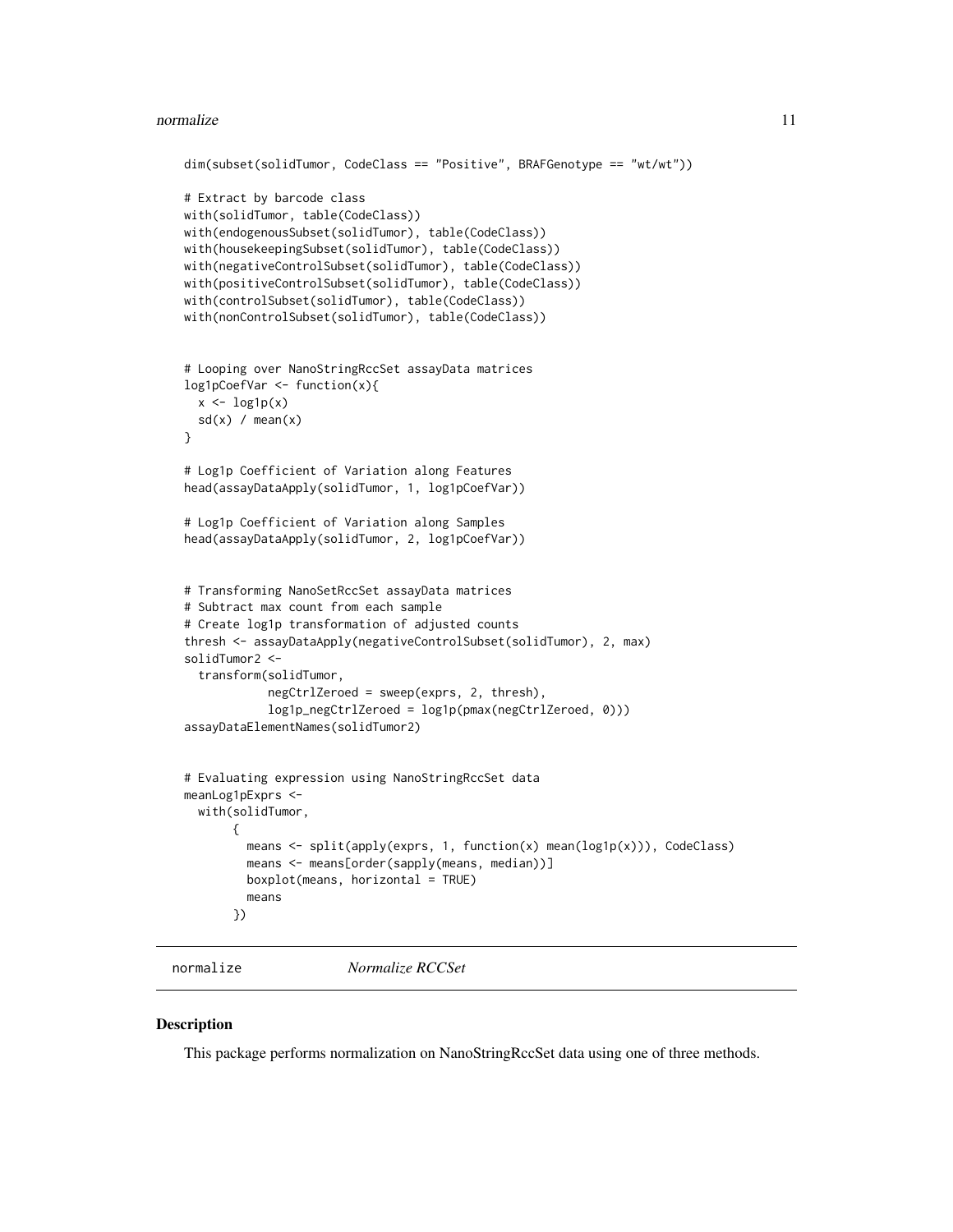12 normalize the contract of the contract of the contract of the contract of the contract of the contract of the contract of the contract of the contract of the contract of the contract of the contract of the contract of t

#### Usage

normalize(object, ...)

#### Arguments

| object   | object NanoStringRccSet object                               |
|----------|--------------------------------------------------------------|
| $\cdots$ | object additional arguments to pass on to normalize function |

#### Details

Normalization is performed in one of three ways with data pulled from one slot of assayData and inserted into another. It is possible to overwrite the original slot of assayData if the fromElt and toElt are set to the same slot. nSolver normalization uses positive controls to scale and housekeepers to standardize the data and mimics the normalization performed by default in the nSolver software. The Housekeeping-Log2 normalization calculates the log2 sizeFactor of the housekeeping genes and then takes 2^ log2 expression data centered by the log transformed sizeFactor. PositiveControl-Log2Log2 regresses the log2 positive control probes greater than 0.5 concentration on their geometric mean and then uses the intercept and slope to predict normalized values from the log2 transformed expression values. The predictions are then rescaled by  $2^{\wedge}$ . Additional parameters with NanoStringRccSet method include:

type normalization method to use. Options are nSolver, Housekeeping-Log2, and PositiveControl-Log2Log2

fromElt assayData slot from which to pull raw data

toElt assayData slot to which normalized data will be inserted

# Value

The function returns a new NanoStringRccSet with either an additional assayData slot of normalized data, or overwrites the original assayData depending on whether fromElt and toElt are identical.

#### Author(s)

Patrick Aboyoun

#### References

NanoString nSolver User Manual https://www.nanostring.com/download\_file/view/1168

```
datadir <- system.file("extdata", "3D_Bio_Example_Data",
                      package = "NanoStringNCTools")
rccs <- dir(datadir, pattern = "SKMEL.*\\.RCC$", full.names = TRUE)
rlf <- file.path(datadir, "3D_SolidTumor_Sig.rlf")
pheno <- file.path(datadir, "3D_SolidTumor_PhenoData.csv")
solidTumor <-
 readNanoStringRccSet(rccs, rlfFile = rlf, phenoDataFile = pheno)
solidTumor <- normalize(solidTumor, "nSolver" , fromElt = "exprs", toElt = "exprs_norm")
```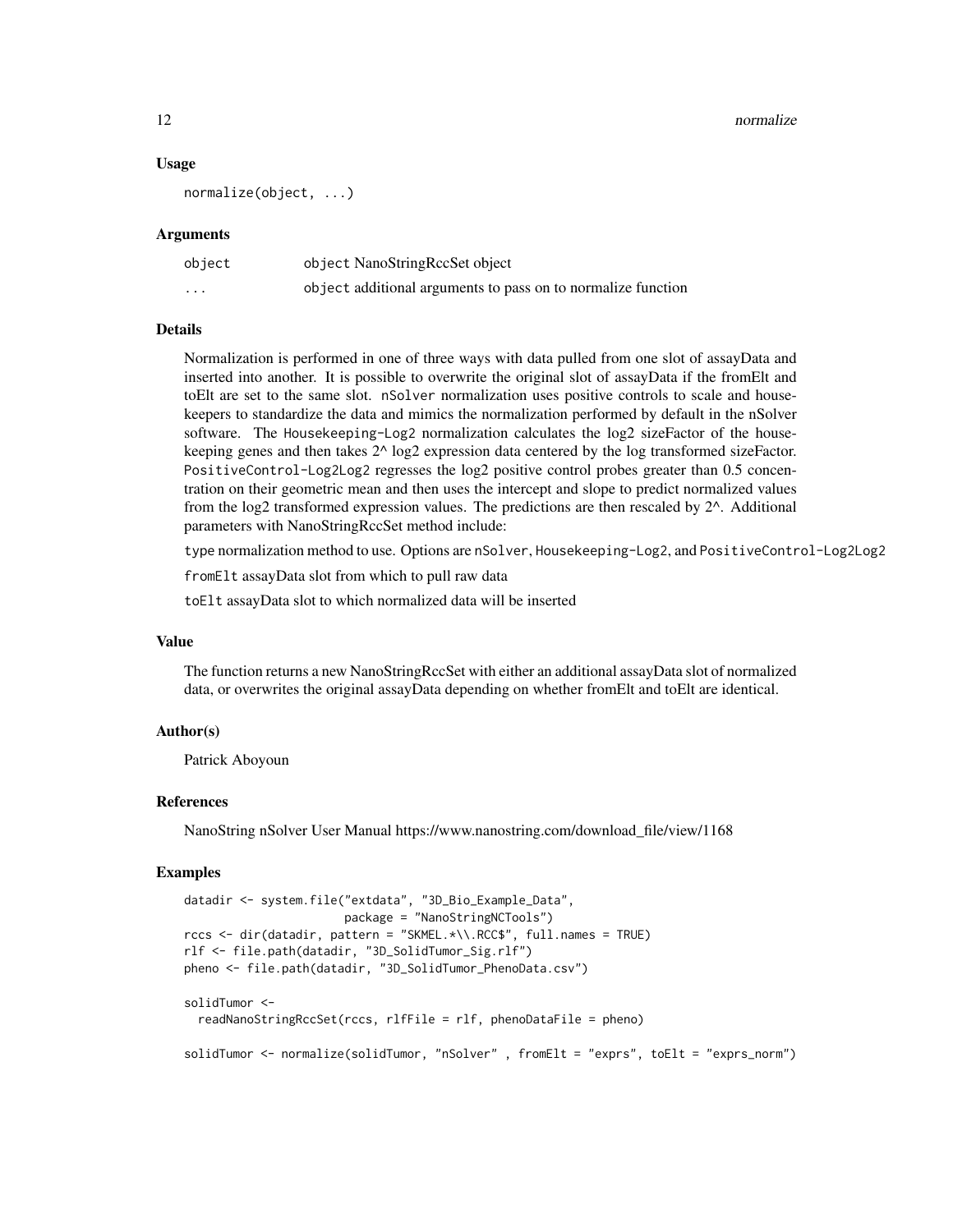```
head( assayDataElement( solidTumor , elt = "exprs_norm" ) )
```
<span id="page-12-1"></span>readNanoStringRccSet *Read 'NanoStringRccSet'*

# **Description**

Create an instance of class [NanoStringRccSet](#page-6-1) by reading data from NanoString Reporter Code Count (RCC) files.

#### Usage

```
readNanoStringRccSet(rccFiles, rlfFile = NULL,
                     phenoDataFile = NULL,
                     phenoDataRccColName = "^RCC",
                     phenoDataColPrefix = "")
```
# Arguments

| rccFiles            | A character vector containing the paths to the RCC files.                                              |
|---------------------|--------------------------------------------------------------------------------------------------------|
| rlfFile             | An optional character string representing the path to the corresponding RLF file.                      |
| phenoDataFile       | An optional character string representing the path to the corresponding pheno-<br>typic csy data file. |
| phenoDataRccColName |                                                                                                        |
|                     | The regular expression that specifies the RCC column in the phenoDataFile.                             |
| phenoDataColPrefix  |                                                                                                        |
|                     | An optional prefix to add to the phenoData column names to distinguish them                            |
|                     | from the names of assayData matrices, featureData columns, and protocolData                            |
|                     | columns.                                                                                               |

# Value

An instance of the [NanoStringRccSet](#page-6-1) class.

# Author(s)

Patrick Aboyoun

# See Also

[NanoStringRccSet](#page-6-2), [writeNanoStringRccSet](#page-20-1)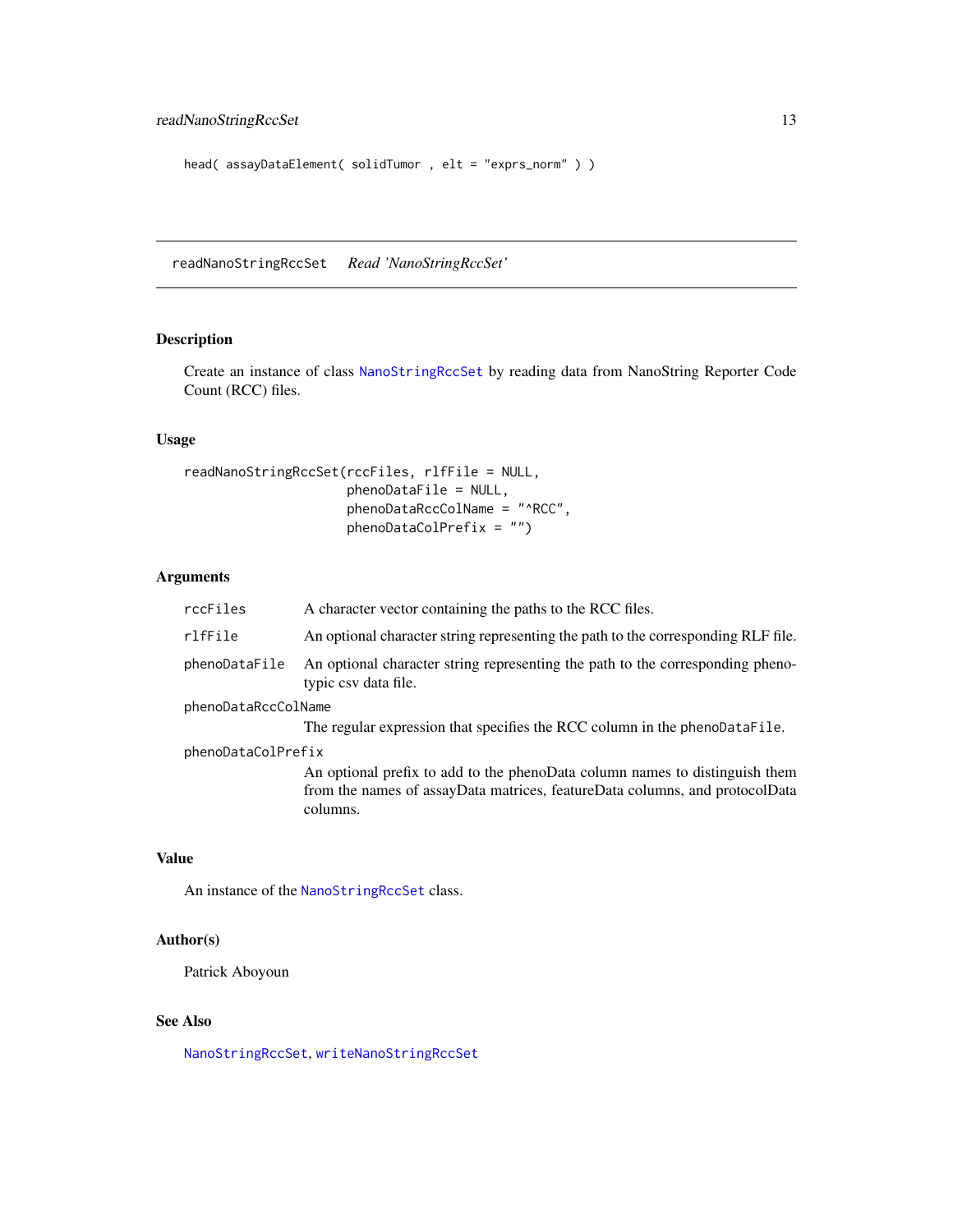#### Examples

```
# Data file paths
datadir <- system.file("extdata", "3D_Bio_Example_Data",
                       package = "NanoStringNCTools")
rccs <- dir(datadir, pattern = "SKMEL.*\\.RCC$", full.names = TRUE)
rlf <- file.path(datadir, "3D_SolidTumor_Sig.rlf")
pheno <- file.path(datadir, "3D_SolidTumor_PhenoData.csv")
# Just RCC data
solidTumorNoRlfPheno <- readNanoStringRccSet(rccs)
varLabels(solidTumorNoRlfPheno)
fvarLabels(solidTumorNoRlfPheno)
# RCC and RLF data
solidTumorNoPheno <- readNanoStringRccSet(rccs, rlfFile = rlf)
setdiff(fvarLabels(solidTumorNoPheno), fvarLabels(solidTumorNoRlfPheno))
# All data
solidTumor <-
 readNanoStringRccSet(rccs, rlfFile = rlf, phenoDataFile = pheno)
varLabels(solidTumor)
design(solidTumor) <- ~ BRAFGenotype + Treatment
# All data with phenoData prefix
solidTumorPhenoPrefix <-
 readNanoStringRccSet(rccs, rlfFile = rlf, phenoDataFile = pheno,
                       phenoDataColPrefix = "PHENO_")
varLabels(solidTumorPhenoPrefix)
design(solidTumorPhenoPrefix) <- ~ PHENO_BRAFGenotype + PHENO_Treatment
```
readRccFile *Read RCC File*

#### **Description**

Read a NanoString Reporter Code Count (RCC) file.

#### Usage

```
readRccFile(file)
```
### Arguments

file A character string containing the path to the RCC file.

#### Value

An list object with five elements:

"Header" a data.frame object containing the header information.

<span id="page-13-0"></span>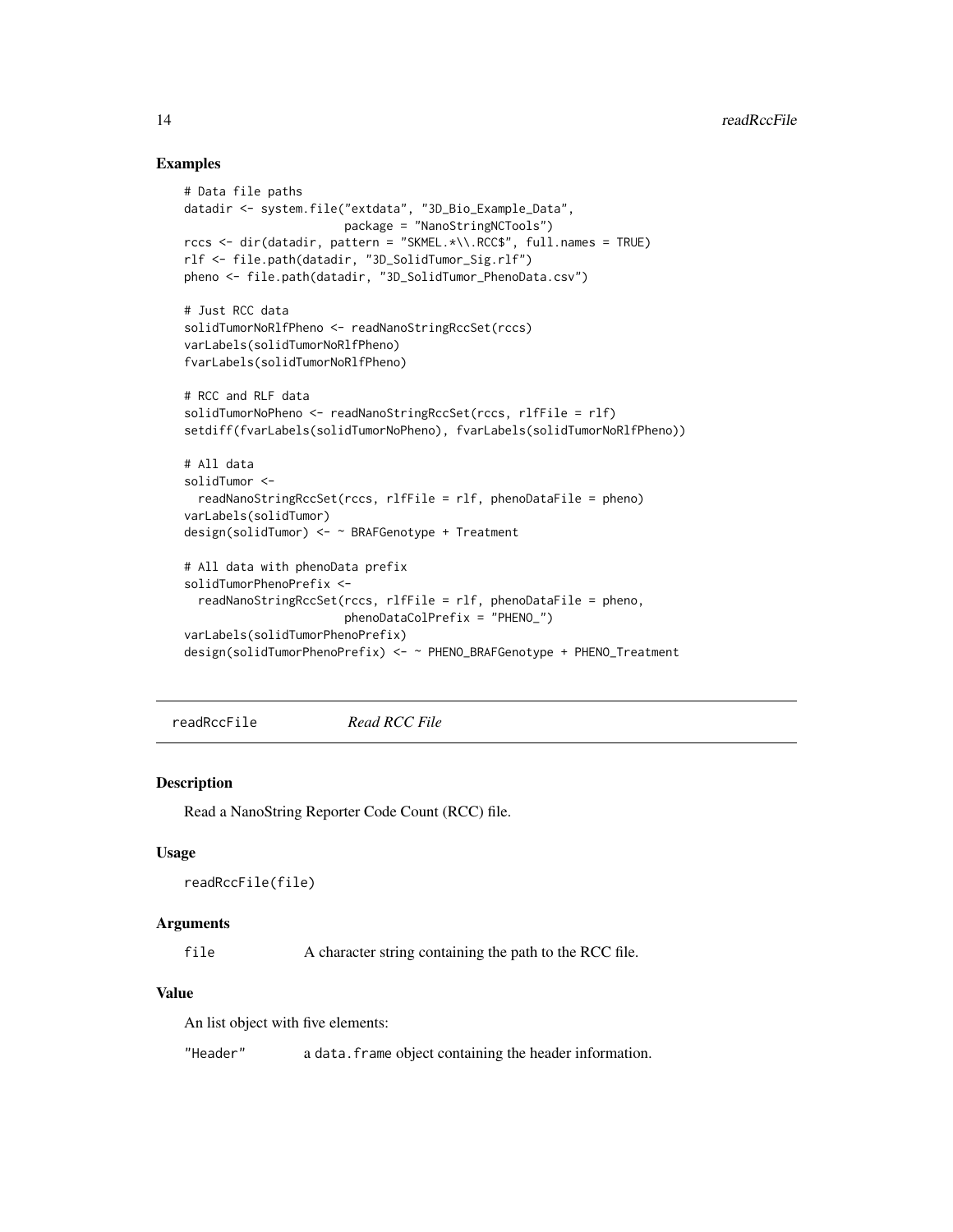#### <span id="page-14-0"></span>readRlfFile 15

| "Sample_Attributes" |                                                                          |
|---------------------|--------------------------------------------------------------------------|
|                     | a data. Frame object containing the attributes of the sample.            |
| "Lane_Attributes"   |                                                                          |
|                     | a data. Frame object containing the attributes of the lane.              |
|                     | "Code_Summary" a data. frame object containing the reporter code counts. |
| "Messages"          | A character vector containing messages, if any.                          |

# Author(s)

Patrick Aboyoun

# See Also

[readNanoStringRccSet](#page-12-1)

#### Examples

```
datadir <- system.file("extdata", "3D_Bio_Example_Data",
                      package = "NanoStringNCTools")
rccs <- dir(datadir, pattern = "SKMEL.*\\.RCC$", full.names = TRUE)
rccData <- lapply(rccs, readRccFile)
```
readRlfFile *Read RLF File*

# Description

Read a NanoString Reporter Library File (RLF) file.

# Usage

```
readRlfFile(file)
```
# Arguments

file A character string containing the path to the RLF file.

# Value

An instance of the [DataFrame](#page-0-0) class containing columns:

| "CodeClass" | code class         |
|-------------|--------------------|
| "GeneName"  | gene name          |
| "Accession" | accession number   |
|             | additional columns |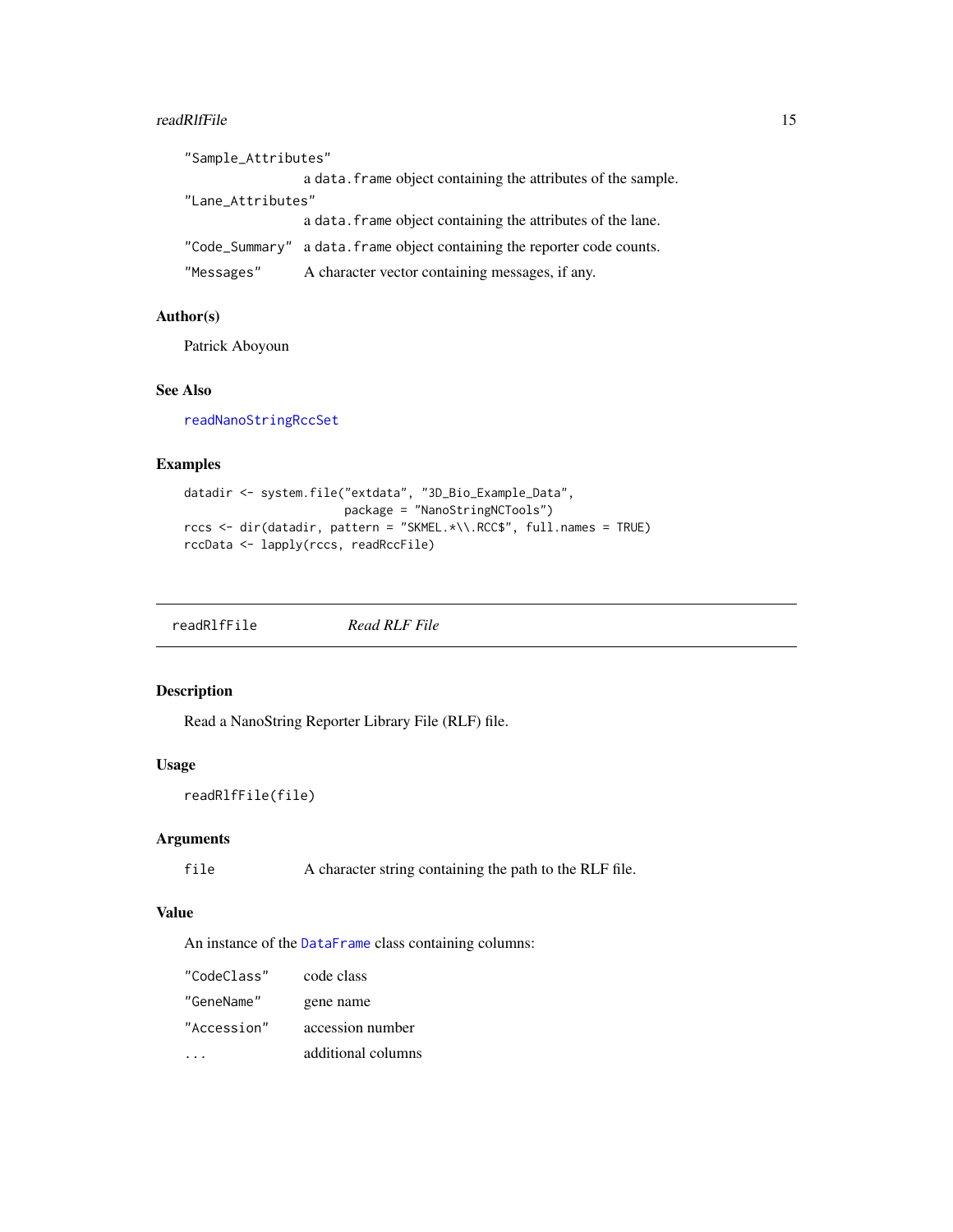#### Author(s)

Patrick Aboyoun

#### See Also

[readNanoStringRccSet](#page-12-1)

# Examples

```
datadir <- system.file("extdata", "3D_Bio_Example_Data",
                       package = "NanoStringNCTools")
rlf <- file.path(datadir, "3D_SolidTumor_Sig.rlf")
rlfData <- readRlfFile(rlf)
```
setQCFlags *Set flags for QC of the assayData in a NanoStringRccSet.*

#### **Description**

This function takes a list containing the quality control (QC) thresholds for data in a NanoStringRccSet and then returns a matrix of QC retults by sample to protocolData.

#### Usage

setQCFlags(object, ...)

#### Arguments

| object                  | A valid NanoStringRccSet object with all housekeeping genes, positive control |
|-------------------------|-------------------------------------------------------------------------------|
|                         | probes, and negative control probes present                                   |
| $\cdot$ $\cdot$ $\cdot$ | Additional arguments to pass                                                  |

#### Details

This function checks that the housekeeping genes, positive control, and negative control probes or genes are within acceptable boundaries. Additional parameters with NanoStringRccSet method include:

qcCutoffs An optional list with members named Housekeeper, Imaging, BindingDensity, ERCCLinearity, and ERCCLoD

hkGenes An optional vector of housekeeping gene names if alternative genes to those defined in the panel are to be used

ReferenceSampleColumn An optional character string indicating the pData column containing reference sample information

Borderline thresholds and fail thresholds are defined and each sample receives a row in a matrix that contains flags indicating either borderline or failing performance.

<span id="page-15-0"></span>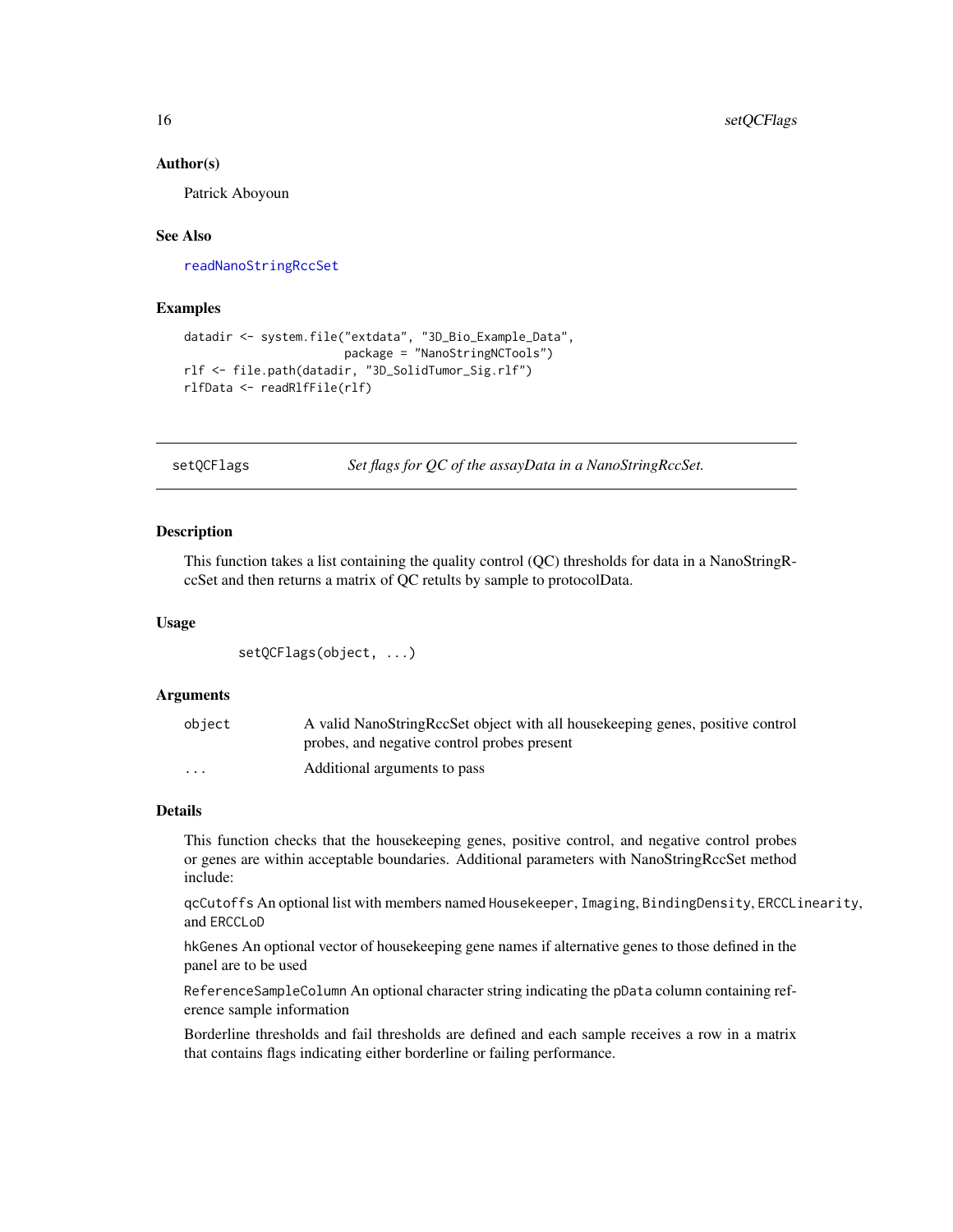<span id="page-16-0"></span>Housekeeper is a vector with names members. failingCutoff sets the lower bound of housekeeper gene expression such that samples with a value below this threshold are labeled as failures. passingCutoff sets a lower bound of housekeeper gene expression such that samples with a value below this threshold are labeled as borderline. Values greater than or equal to either threshold are labeled as either borderline or passing. The default values are  $failingCutoff = 32$  and passingCutoff =  $100$ .

Imaging is a vector with a single named member fovCutoff. This threshold determines the mimimum proportion of FOV to be counted. The default value is 0.75.

BindingDensity is a named vector with members minimumBD, maximumBD, and maximumBDSprint. minimumBD sets a minimum threshold for binding density across machine platforms. maximumBD sets a maxmimum binding density for non-Sprint machines while maximumBDSprint does the same for Sprint machines. The default values are minimumBD =  $0.1$ , maximumBD =  $2.25$ , and  $maximumBDSprint = 1.8$ .

ERCCLinearity is a named vector with a single member correlationValue. This member sets a minimum threshold for the correlation between the observed counts of positive controls and their theoretical concentration. The default value is 0.95.

ERCCLoD is a named vector with a single member standardDeviations. This sets a minimum threshold for the 0.5uMol concentration to be above the geoMean of the negative controls in units of standard deviation of the negative controls. The default value is 2.

#### Value

This function returns a new [NanoStringRccSet](#page-6-1) with matrices of QC pass and QC borderline criteria added to the protocolData slots called QCFlags and QCBorderlineFlags, respectively.

```
# Create NanoStringRccSet from data files
datadir <- system.file("extdata", "3D_Bio_Example_Data",
                       package = "NanoStringNCTools")
rccs <- dir(datadir, pattern = "SKMEL.*\\.RCC$", full.names = TRUE)
rlf <- file.path(datadir, "3D_SolidTumor_Sig.rlf")
pheno <- file.path(datadir, "3D_SolidTumor_PhenoData.csv")
solidTumor <-
 readNanoStringRccSet(rccs, rlfFile = rlf, phenoDataFile = pheno)
#Set QC flags with default cutoffs
solidTumorDefaultQC <- setQCFlags(solidTumor)
head( protocolData( solidTumorDefaultQC )[["QCFlags"]] )
head( protocolData( solidTumorDefaultQC )[["QCBorderlineFlags"]] )
#Update cutoffs
newQCCutoffs <- list(
 Housekeeper = c("failingCutoff" = 32,"passingCutoff" = 100) ,
 Imaging = c("fovCutoff" = 0.75),
 BindingDensity = c("minimumBD" = 0.1, "maximumBD" = 2.25, "maximumBDSprint" = 1.8),
 ERCCLinearity = c("correlationValue" = 0.98),
 ERCCLoD = c("standardDeviations" = 2)
 )
```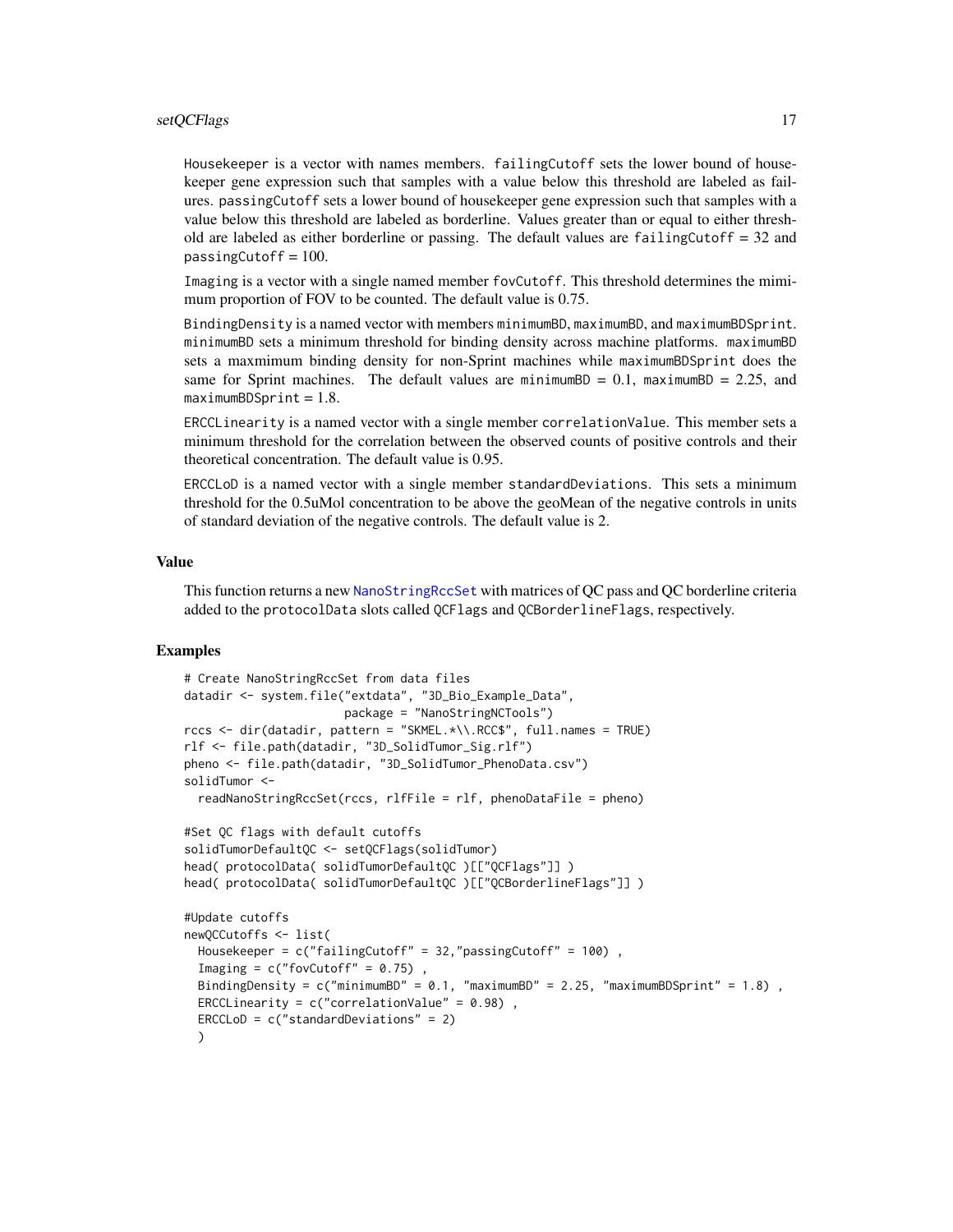```
#Set QC flags with new cutoffs
solidTumorNewQC <- setQCFlags(solidTumor, qcCutoffs=newQCCutoffs)
#Compare QC results with default and new cutoffs
head( protocolData( solidTumorDefaultQC )[["QCFlags"]] )
head( protocolData( solidTumorNewQC )[["QCFlags"]] )
```
SignatureSet-class *Class to Contain Signature Definitions*

### <span id="page-17-1"></span>**Description**

The SignatureSet class defines gene-based signatures.

# Usage

```
SignatureSet(weights = NumericList(), groups = factor(), func = character(),
            version = character(), ...)
```
# Arguments

| weights   | A named Numeric List defining signatures based on linear combinations of |
|-----------|--------------------------------------------------------------------------|
|           | genes.                                                                   |
| groups    | A factor vector indicating groups in the Signature Set                   |
| func      | Character indicating function to use                                     |
| version   | Character indicating version to use                                      |
| $\ddotsc$ | Additional arguments for future use.                                     |

# Value

A SignatureSet object

#### **Utilities**

length $(x)$ : returns the number of signatures in x.

lengths $(x,$  use.names = TRUE): returns a named integer vector containing the number of genes in each of the signatures in x.

names $(x)$ : returns a character vector containing the signature names in x.

- weights(object): returns a named [NumericList](#page-0-0) that defines the linear combination based signatures.
- weights(object) <- value: replaces the [NumericList](#page-0-0) that defines the linear combination based signatures.

getSigFuncs(object): returns the signature functions of an object.

groups(object): returns a factor vector representing the signature groups.

groups(object) <- value: replaces the factor vector representing the signature groups.

version(object): returns the signature version.

version(object) <- value: replaces the signature version.

<span id="page-17-0"></span>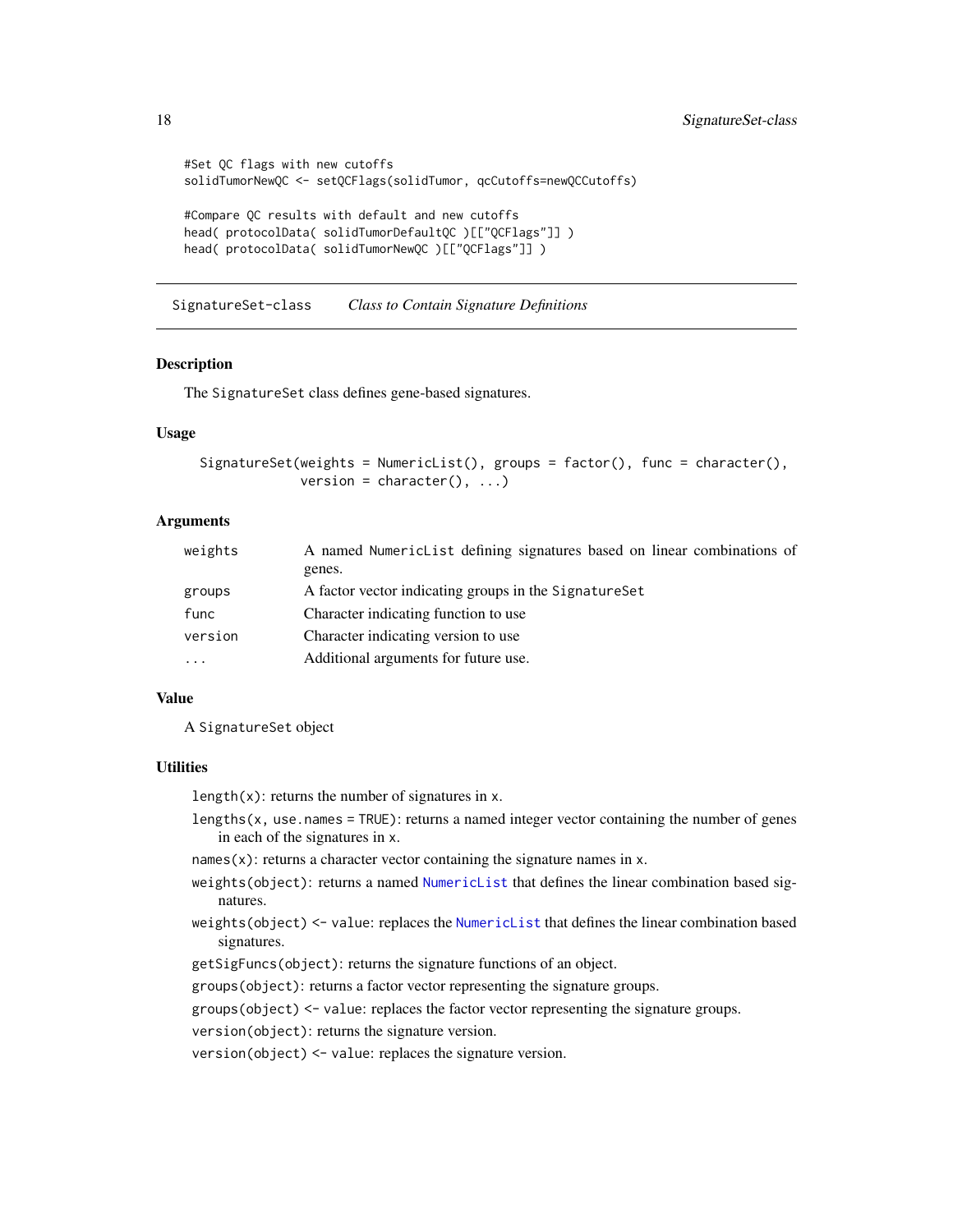#### <span id="page-18-0"></span>sThresh 19

#### Author(s)

Patrick Aboyoun

# See Also

[NanoStringRccSet](#page-6-2)

# Examples

```
SignatureSet(weights=list(x = c(a = 1),
                         y = c(b = 1/3, d = 2/3),
                         z = c(a = 2, c = 4),
            groups=factor("x", "y", "z"),
            func = c(x="default", y="default", z="default"))
```
sThresh *Convenience Functions for Assay Data Element Sweep Operations*

# Description

Convenience functions for matrix thresholding, centering, and scaling based upon margin statistics.

#### Usage

```
# Loop over features
fThresh(x, STATS)
fCenter(x, STATS)
fScale(x, STATS)
## Round results to integers
fIntThresh(x, STATS)
fIntCenter(x, STATS)
fIntScale(x, STATS)
## Comparisons
fAbove(x, STATS)
fBelow(x, STATS)
fAtLeast(x, STATS)
fAtMost(x, STATS)
# Loop over samples
sThresh(x, STATS)
sCenter(x, STATS)
sScale(x, STATS)
# Round results to integers
```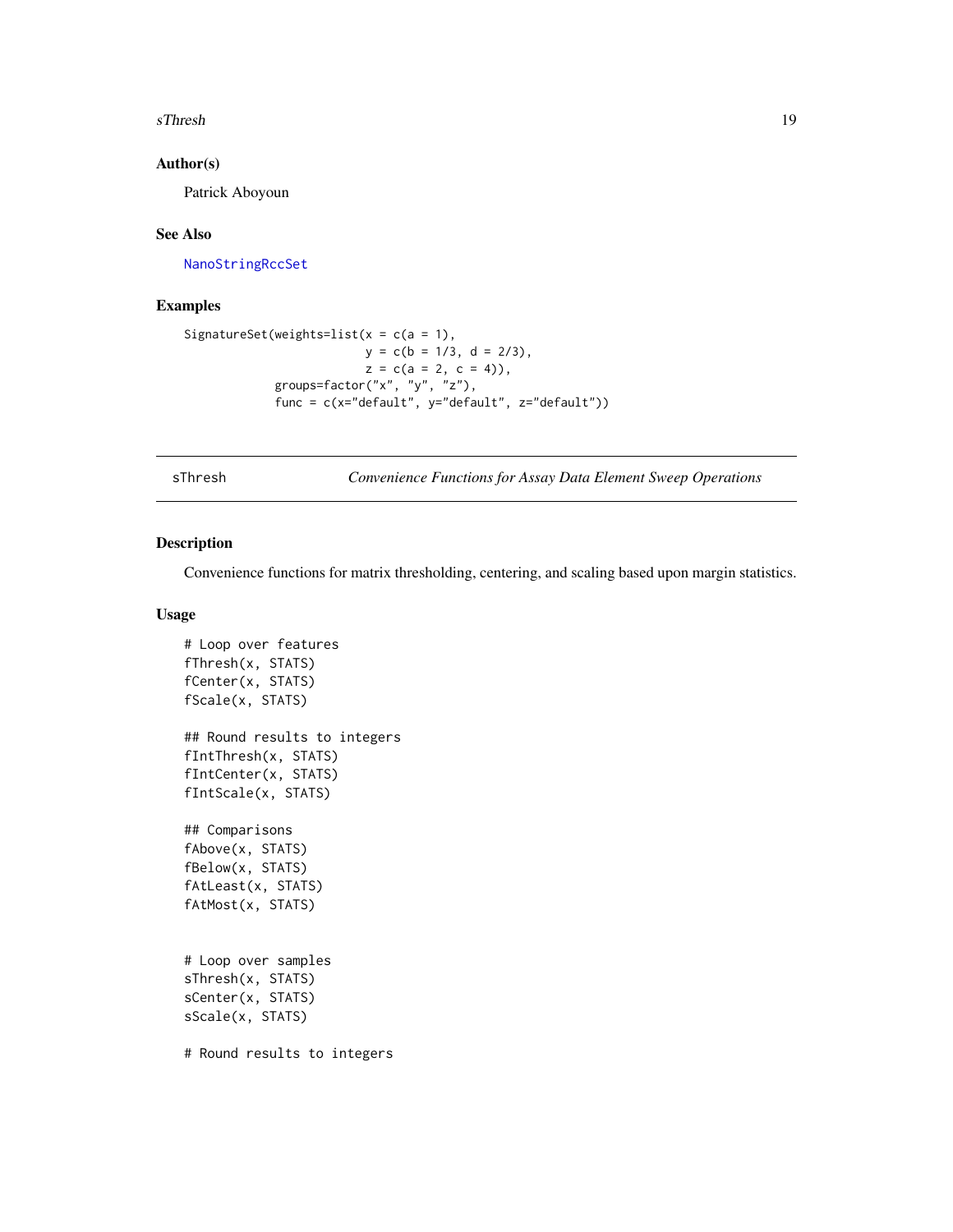```
sIntThresh(x, STATS)
sIntCenter(x, STATS)
sIntScale(x, STATS)
## Comparisons
sAbove(x, STATS)
sBelow(x, STATS)
sAtLeast(x, STATS)
sAtMost(x, STATS)
```
# Arguments

|              | a numeric array.                                               |
|--------------|----------------------------------------------------------------|
| <b>STATS</b> | the summary statistic for thresholding, centering, or scaling. |

#### Details

These functions are convenience wrappers for the following code:

```
fThresh: sweep(x, 1L, STATS, FUN = "pmax")
fCenter: sweep(x, 1L, STATS, FUN = "-'")fScale: sweep(x, 1L, STATS, FUN = "/")
fIntThresh: round(sweep(x, 1L, STATS, FUN = "pmax"))
fIntCenter: round(sweep(x, 1L, STATS, FUN = "-"))
fIntScale: round(sweep(x, 1L, STATS, FUN = "T"))fAbove: sweep(x, 1L, STATS, FUN = ">")fBelow: sweep(x, 1L, STATS, FUN = "<-")fAtLeast: sweep(x, 1L, STATS, FUN = ">=")
fAtMost: sweep(x, 1L, STATS, FUN = "<=")sThresh: sweep(x, 2L, STATS, FUN = "pmax")
sCenter: sweep(x, 2L, STATS, FUN = "-")
sScale: sweep(x, 2L, STATS, FUN = "T")sIntThresh: round(sweep(x, 2L, STATS, FUN = "pmax"))
sIntCenter: round(sweep(x, 2L, STATS, FUN = "-"))
sIntScale: round(sweep(x, 2L, STATS, FUN = "/"))
sAbove: sweep(x, 2L, STATS, FUN = ">")sBelow: sweep(x, 2L, STATS, FUN = "<<")sAtLeast: sweep(x, 2L, STATS, FUN = ">=")
sAtMost: sweep(x, 2L, STATS, FUN = "<=")
```
#### Value

An array with the same shape as x that has been modified by thresholding, centering, or scaling.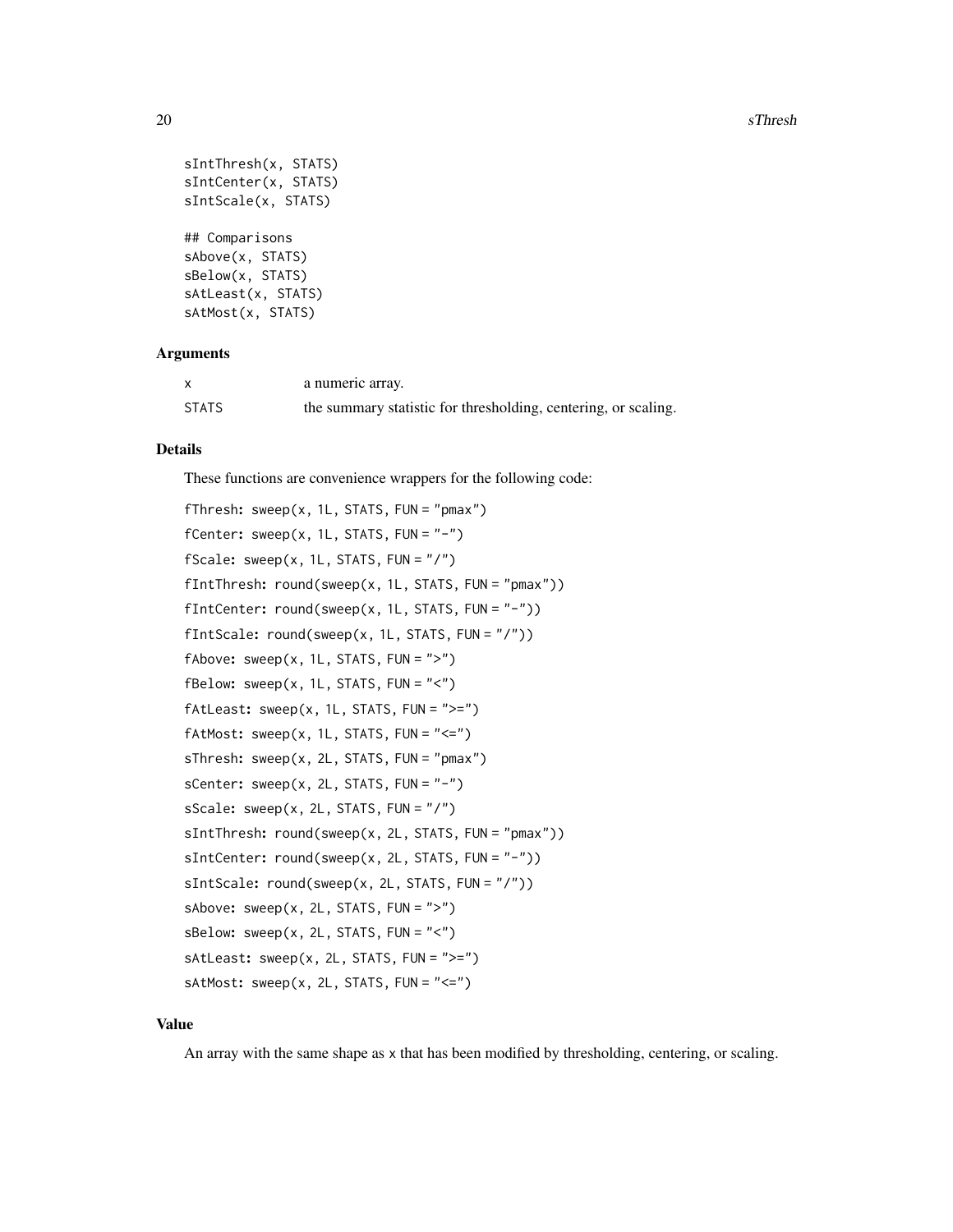#### <span id="page-20-0"></span>Author(s)

Patrick Aboyoun

#### See Also

[sweep](#page-0-0)

# Examples

```
# Find reasonable column minimums
thresh <- apply(stack.x, 2L, quantile, 0.05)
# Threshold column values
identical(sThresh(stack.x, thresh),
         sweep(stack.x, 2L, thresh, FUN = "pmax"))
# Substract column values
identical(sCenter(stack.x, thresh),
         sweep(stack.x, 2L, thresh))
# Scale to common mean
identical(sScale(stack.x, colMeans(stack.x) / mean(colMeans(stack.x))),
          sweep(stack.x, 2L, colMeans(stack.x) / mean(colMeans(stack.x)),
               FUN = "('")# Scale to common mean, rounded to the nearest integer
sIntScale(stack.x, colMeans(stack.x) / mean(colMeans(stack.x)))
```
<span id="page-20-1"></span>writeNanoStringRccSet *Write NanoString Reporter Code Count (RCC) files*

# Description

Write NanoString Reporter Code Count (RCC) files from an instance of class [NanoStringRccSet](#page-6-1).

#### Usage

```
writeNanoStringRccSet(x, dir = getwd())
```
# Arguments

|     | an instance of class NanoStringRccSet.                                                    |
|-----|-------------------------------------------------------------------------------------------|
| dir | An optional character string representing the path to the directory for the RCC<br>files. |

# Details

Writes a set of NanoString Reporter Code Count (RCC) files based upon x in dir.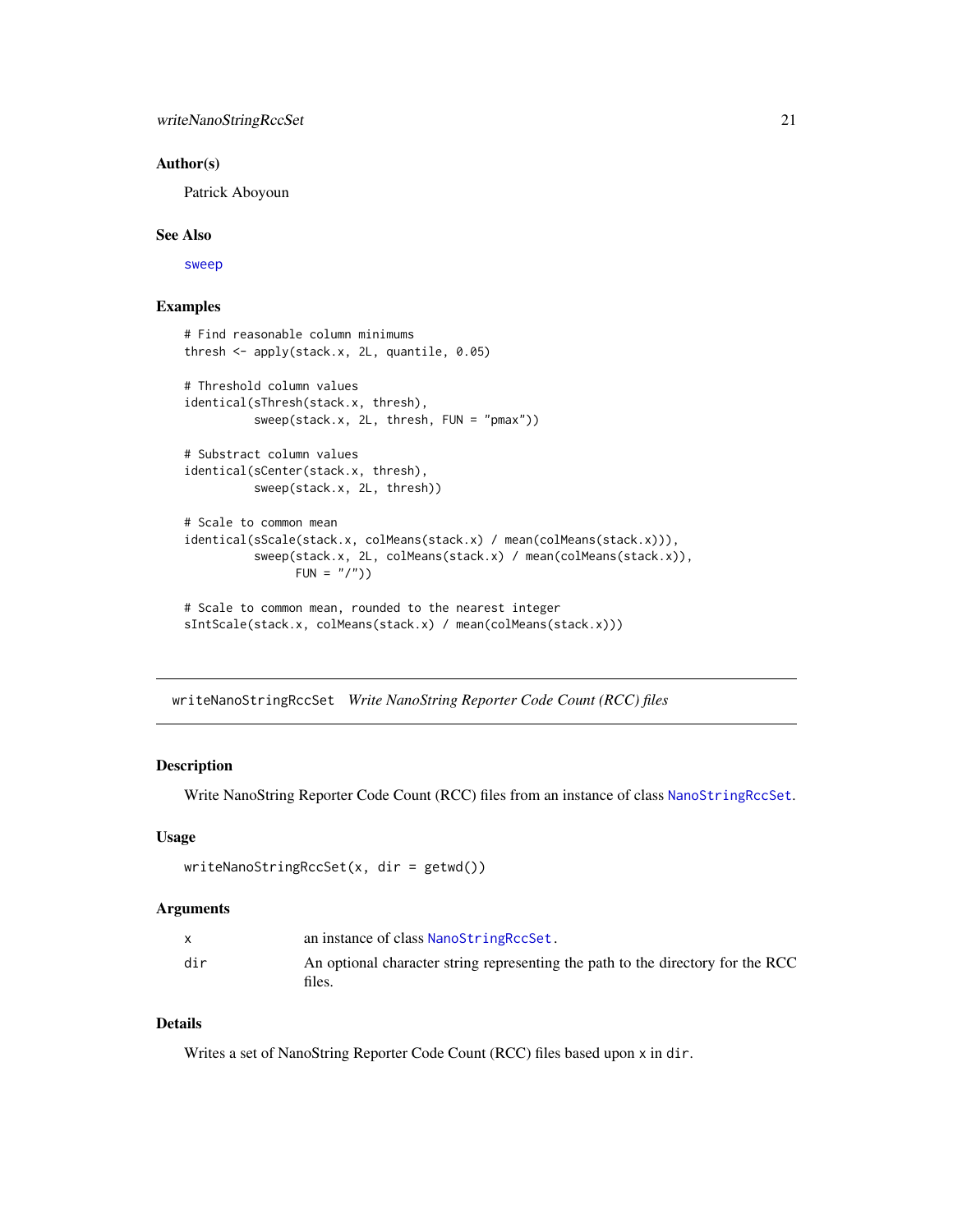# <span id="page-21-0"></span>Value

A character vector containing the paths for all the newly created RCC files.

#### Author(s)

Patrick Aboyoun

#### See Also

[NanoStringRccSet](#page-6-2), [readNanoStringRccSet](#page-12-1)

```
datadir <- system.file("extdata", "3D_Bio_Example_Data",
                       package = "NanoStringNCTools")
rccs <- dir(datadir, pattern = "SKMEL.*\\.RCC$", full.names = TRUE)
solidTumorNoRlfPheno <- readNanoStringRccSet(rccs)
writeNanoStringRccSet(solidTumorNoRlfPheno, tempdir())
for (i in seq_along(rccs)) {
  stopifnot(identical(readLines(rccs[i]),
                      readLines(file.path(tempdir(), basename(rccs[i])))))
}
```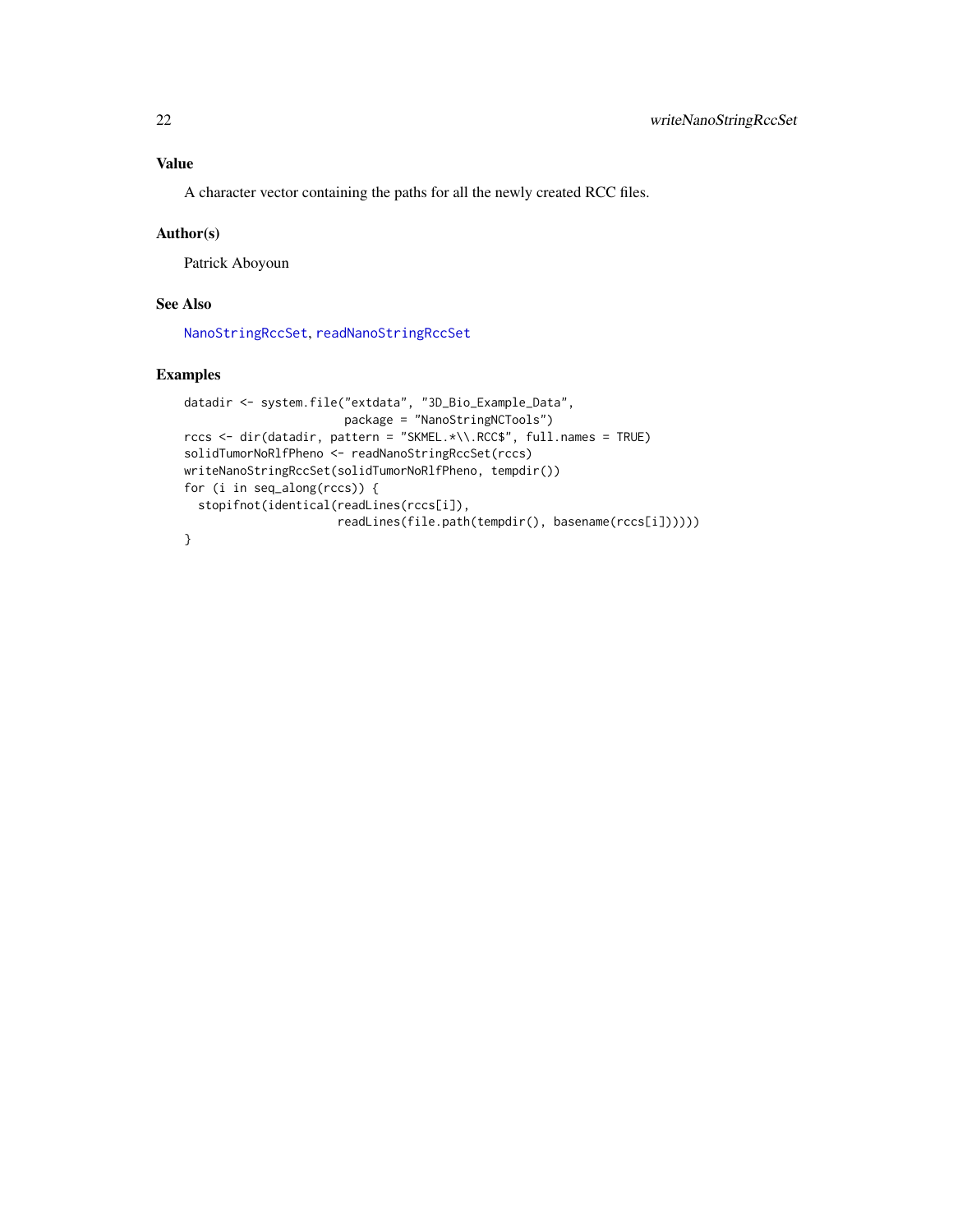# <span id="page-22-0"></span>**Index**

∗ NanoStringRccSet readNanoStringRccSet, [13](#page-12-0) writeNanoStringRccSet, [21](#page-20-0) ∗ array sThresh, [19](#page-18-0) ∗ classes NanoStringRccSet-class, [7](#page-6-0) SignatureSet-class, [18](#page-17-0) ∗ datasets NanoStringRccSet-autoplot, [4](#page-3-0) setQCFlags, [16](#page-15-0) ∗ file readNanoStringRccSet, [13](#page-12-0) readRccFile, [14](#page-13-0) readRlfFile, [15](#page-14-0) writeNanoStringRccSet, [21](#page-20-0) ∗ graphics geom\_beeswarm\_interactive, [2](#page-1-0) ∗ iteration sThresh, [19](#page-18-0) ∗ manip readNanoStringRccSet, [13](#page-12-0) readRccFile, [14](#page-13-0) readRlfFile, [15](#page-14-0) writeNanoStringRccSet, [21](#page-20-0) ∗ math  $log2t, 3$  $log2t, 3$ ∗ methods NanoStringRccSet-class, [7](#page-6-0) SignatureSet-class, [18](#page-17-0) ∗ normalize normalize, [11](#page-10-0) [,NanoStringRccSet-method *(*NanoStringRccSet-class*)*, [7](#page-6-0) AnnotatedDataFrame, *[7](#page-6-0)* assayData, *[8,](#page-7-0) [9](#page-8-0)* assayDataApply

*(*NanoStringRccSet-class*)*, [7](#page-6-0)

```
assayDataApply,NanoStringRccSet-method
        (NanoStringRccSet-class), 7
autoplot (NanoStringRccSet-autoplot), 4
class:NanoStringRccSet
        (NanoStringRccSet-class), 7
class:SignatureSet
        (SignatureSet-class), 18
coerce,ExpressionSet,NanoStringRccSet-method
        (NanoStringRccSet-class), 7
controlSubset (NanoStringRccSet-class),
        7
controlSubset,NanoStringRccSet-method
        (NanoStringRccSet-class), 7
DataFrame, 15
design,NanoStringRccSet-method
        (NanoStringRccSet-class), 7
design<-,NanoStringRccSet,ANY-method
        (NanoStringRccSet-class), 7
design<-,NanoStringRccSet,formula-method
        (NanoStringRccSet-class), 7
design<-,NanoStringRccSet,NULL-method
        (NanoStringRccSet-class), 7
dimLabels,NanoStringRccSet-method
        (NanoStringRccSet-class), 7
dimLabels<-,NanoStringRccSet,character-method
        (NanoStringRccSet-class), 7
endogenousSubset
```

```
(NanoStringRccSet-class), 7
endogenousSubset,NanoStringRccSet-method
        (NanoStringRccSet-class), 7
esBy (NanoStringRccSet-class), 7
esBy,NanoStringRccSet-method
        (NanoStringRccSet-class), 7
experimentData, 9
ExpressionSet, 7, 8, 10
```

```
fAbove (sThresh), 19
```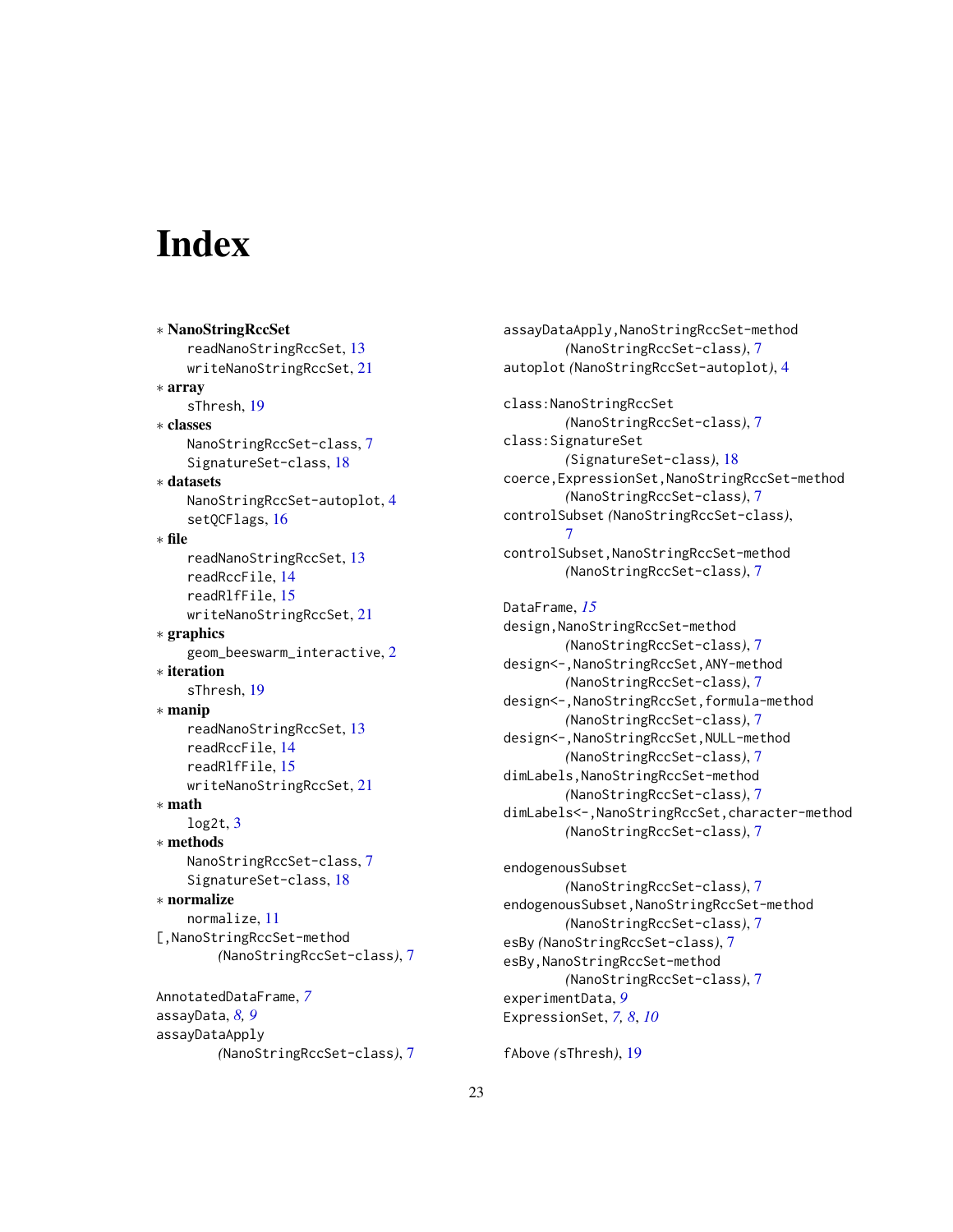# 24 INDEX

```
fAtLeast (sThresh), 19
fAtMost (sThresh), 19
fBelow (sThresh), 19
fCenter (sThresh), 19
featureData, 8, 9
fIntCenter (sThresh), 19
fIntScale (sThresh), 19
fIntThresh (sThresh), 19
fScale (sThresh), 19
fThresh (sThresh), 19
```

```
geom_beeswarm, 2, 3
geom_beeswarm_interactive, 2
getSigFuncs (SignatureSet-class), 18
getSigFuncs,SignatureSet-method
        (SignatureSet-class), 18
ggplot.NanoStringRccSet
        (NanoStringRccSet-class), 7
groups (SignatureSet-class), 18
groups, SignatureSet-method
        (SignatureSet-class), 18
groups<- (SignatureSet-class), 18
groups<-,SignatureSet,ANY-method
        (SignatureSet-class), 18
groups<-,SignatureSet,factor-method
        (SignatureSet-class), 18
groups<-,SignatureSet,NULL-method
        (SignatureSet-class), 18
```

```
housekeepingSubset
        (NanoStringRccSet-class), 7
housekeepingSubset,NanoStringRccSet-method
        (NanoStringRccSet-class), 7
```

```
length, SignatureSet-method
         (SignatureSet-class), 18
lengths, SignatureSet-method
         (SignatureSet-class), 18
log, 4
log2, 4
log<sub>2</sub>t, 3logt (log2t), 3
```

```
MIAME, 7
munge (NanoStringRccSet-class), 7
munge,NanoStringRccSet-method
        (NanoStringRccSet-class), 7
```

```
names,SignatureSet-method
        (SignatureSet-class), 18
```
NanoStringRccSet, *[13](#page-12-0)*, *[17](#page-16-0)*, *[19](#page-18-0)*, *[21,](#page-20-0) [22](#page-21-0)* NanoStringRccSet *(*NanoStringRccSet-class*)*, [7](#page-6-0) NanoStringRccSet,environment-method *(*NanoStringRccSet-class*)*, [7](#page-6-0) NanoStringRccSet,ExpressionSet-method *(*NanoStringRccSet-class*)*, [7](#page-6-0) NanoStringRccSet,matrix-method *(*NanoStringRccSet-class*)*, [7](#page-6-0) NanoStringRccSet,missing-method *(*NanoStringRccSet-class*)*, [7](#page-6-0) NanoStringRccSet,NanoStringRccSet-method *(*NanoStringRccSet-class*)*, [7](#page-6-0) NanoStringRccSet-autoplot, [4](#page-3-0) NanoStringRccSet-class, [7](#page-6-0) negativeControlSubset *(*NanoStringRccSet-class*)*, [7](#page-6-0) negativeControlSubset,NanoStringRccSet-method *(*NanoStringRccSet-class*)*, [7](#page-6-0) nonControlSubset *(*NanoStringRccSet-class*)*, [7](#page-6-0) nonControlSubset,NanoStringRccSet-method *(*NanoStringRccSet-class*)*, [7](#page-6-0) normalize, [11](#page-10-0) normalize,NanoStringRccSet-method *(*NanoStringRccSet-class*)*, [7](#page-6-0) NumericList, *[18](#page-17-0)*

```
phenoData, 7–9
positiveControlSubset
        (NanoStringRccSet-class), 7
positiveControlSubset,NanoStringRccSet-method
        (NanoStringRccSet-class), 7
preproc, 9
protocolData, 8, 9
```

```
readNanoStringRccSet, 10, 13, 15, 16, 22
readRccFile, 14
readRlfFile, 15
```
sAbove *(*sThresh*)*, [19](#page-18-0) sAtLeast *(*sThresh*)*, [19](#page-18-0) sAtMost *(*sThresh*)*, [19](#page-18-0) sBelow *(*sThresh*)*, [19](#page-18-0) sCenter *(*sThresh*)*, [19](#page-18-0) sData *(*NanoStringRccSet-class*)*, [7](#page-6-0) sData,NanoStringRccSet-method *(*NanoStringRccSet-class*)*, [7](#page-6-0) setQCFlags, [16](#page-15-0)